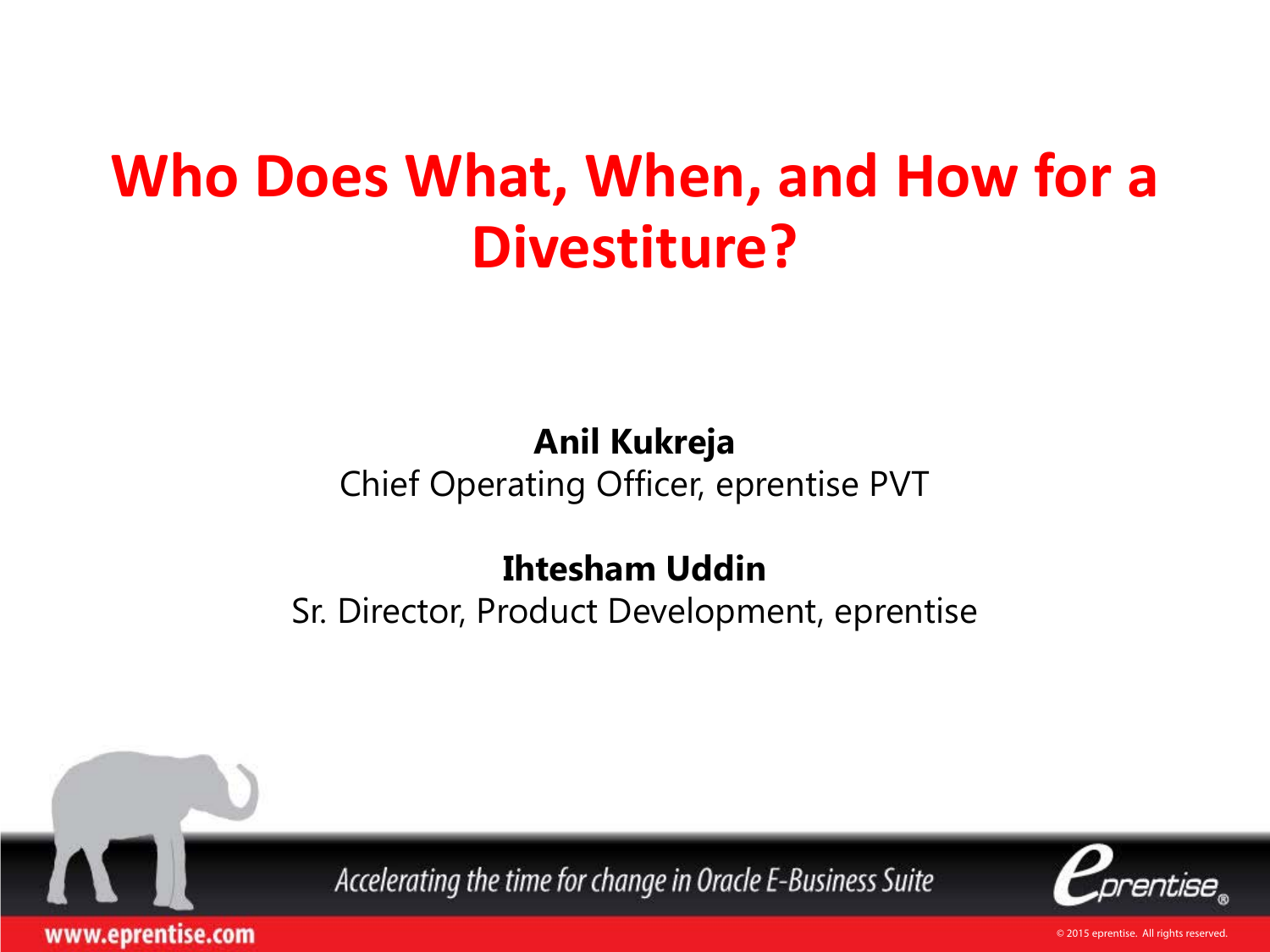## Webinar Mechanics



- Submit text questions.
- Q&A addressed at the end of the session. Answers will be posted within two weeks on our new LinkedIn Group, EBS Answers:

[http://www.linkedin.com/groups/EBS-](http://www.linkedin.com/groups/EBS-Answers-4683349/about)[Answers-4683349/about](http://www.linkedin.com/groups/EBS-Answers-4683349/about)

- Everyone will receive an email with a link to view a recorded version of today's session.
- Polling questions will be presented during the session. If you want CPE credit for this webinar, you must answer all of the polling questions.





Accelerating the time for change in Oracle E-Business Suite



www.eprentise.com | 2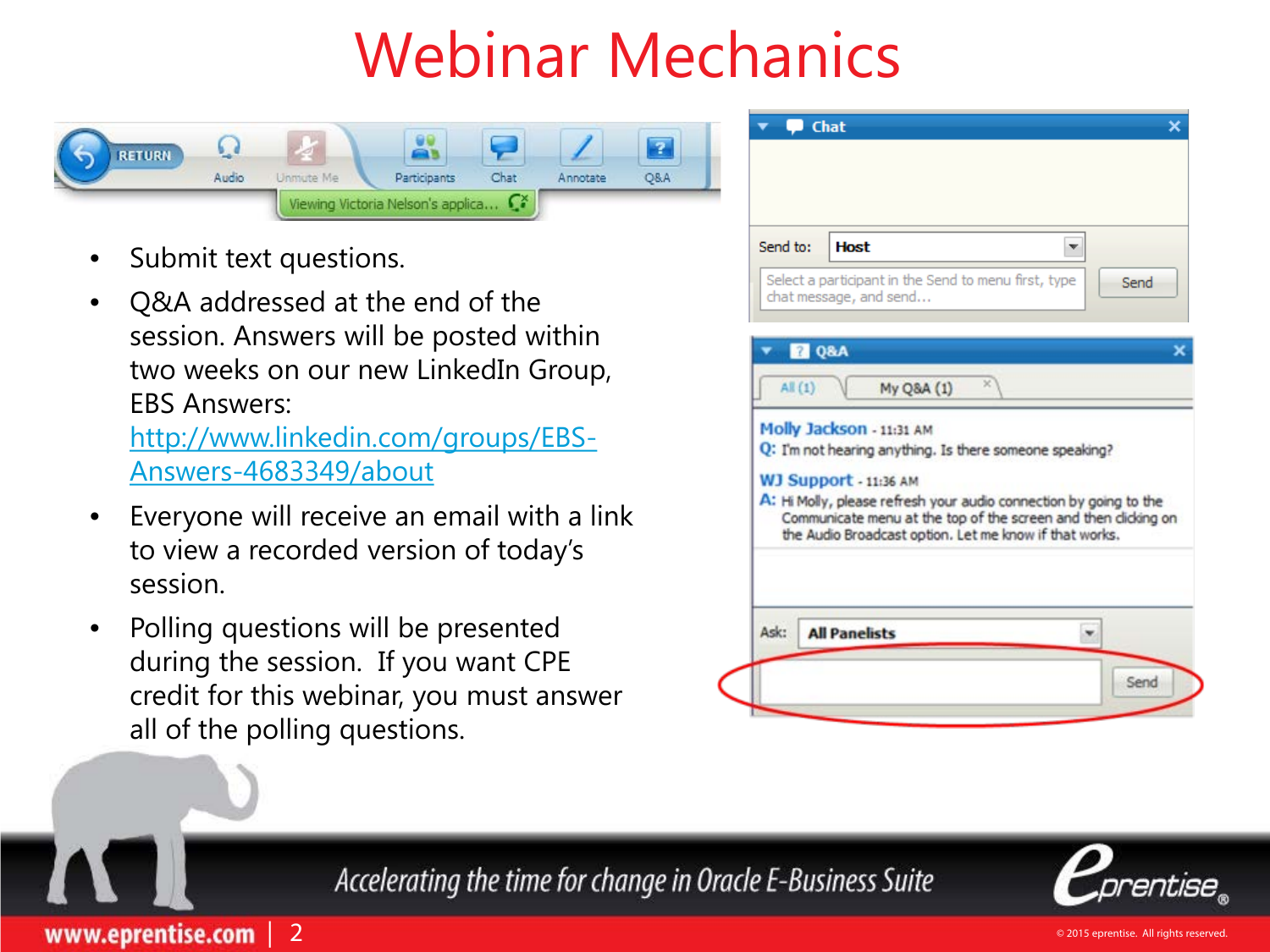## Learning Objectives

**Objective 1:** Understand key considerations for businesses going through a divestiture, and how to address them.

**Objective 2:** Take a look at a new or reimplementation option, separating data either within an instance or as a standalone, and masking alternatives.

**Objective 3: Outline an approach for a** successful divestiture that can be used by both business and IT.

Accelerating the time for change in Oracle E-Business Suite

| 3

www.eprentise.com

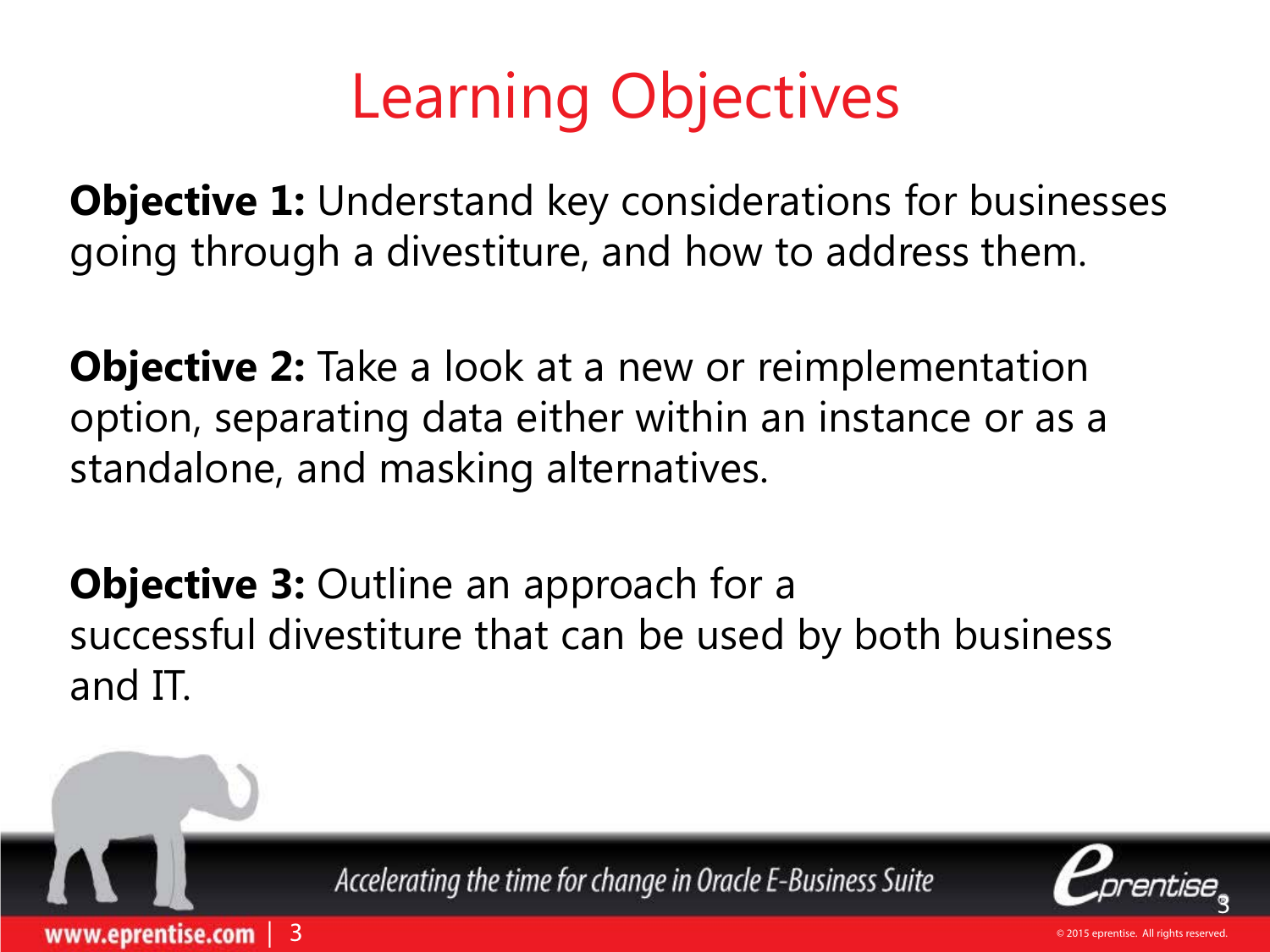# **Conduise**: Transformation Software for E-Business Suite

*Company Overview: Incorporated 2007 Helene Abrams, CEO*

- **n** Consolidate Multiple EBS Instances
- **R** Change Underlying Structures and Configurations
	- Chart of Accounts, Other Flexfields
	- Inventory Organizations
	- **Operating Groups, Legal Entities,** Ledgers
	- Calendars

www.eprentise.com

- Costing Methods
- Resolve Duplicates, Change Sequences, IDs
- **n** Separate Data for a Divestiture

 $\frac{4}{3}$ 

### *eprentise Can… …So Our Customers Can:*

- **R** Reduce Operating Costs and Increase **Efficiencies** 
	- Shared Services
	- Data Centers
- **Adapt to Change** 
	- Align with New Business Initiatives
	- Mergers, Acquisitions, Divestitures
	- Pattern-Based Strategies
		- Make ERP an Adaptive **Technology**
- **A**<sup> $\bullet$ </sup> Avoid a Reimplementation
- Reduce Complexity and Control Risk
- Improve Business Continuity, Service Quality and Compliance
- **R** Establish Data Quality Standards and a Single Source of Truth

Accelerating the time for change in Oracle E-Business Suite

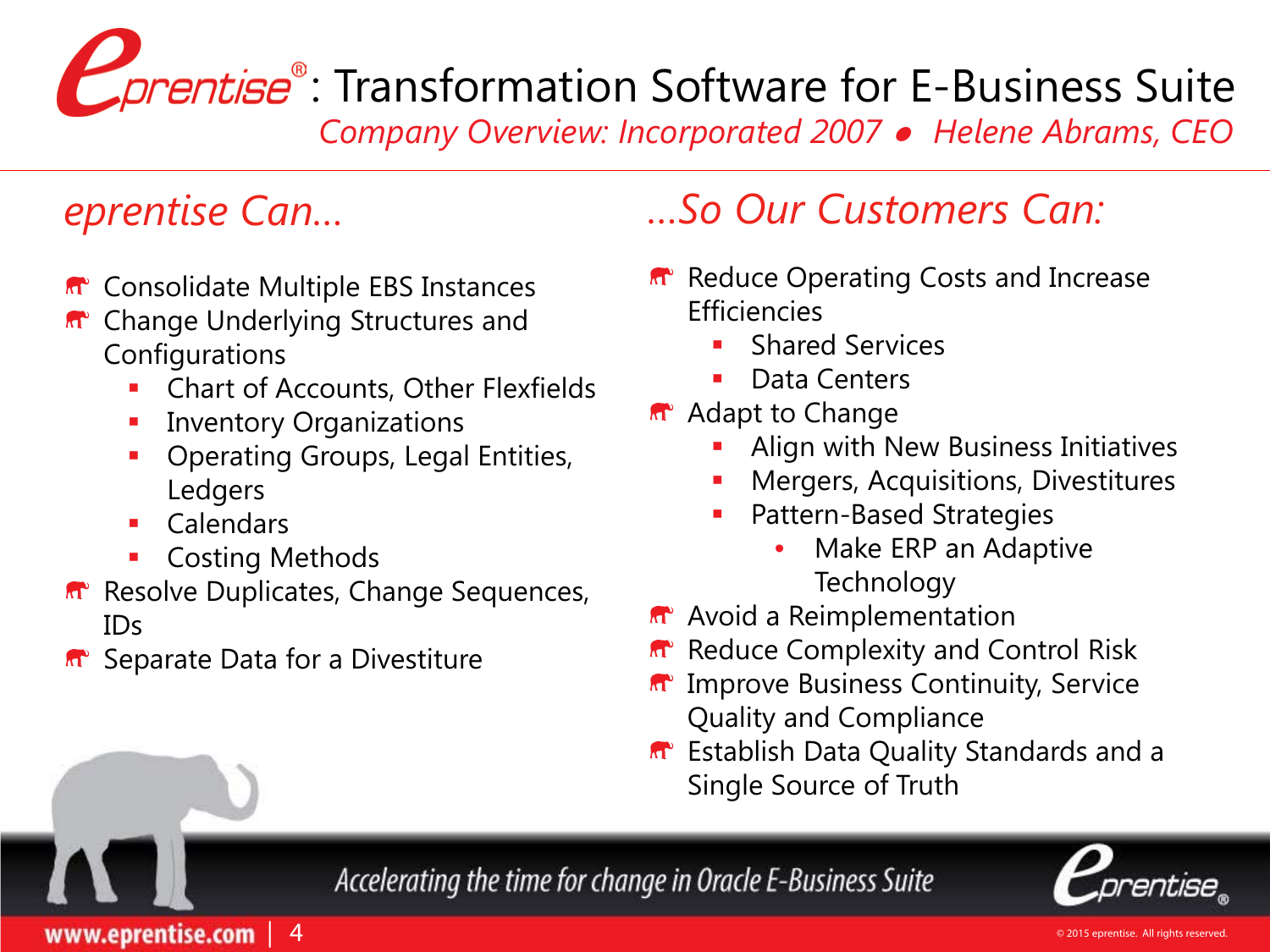## Agenda

- Key considerations for IT and for the business
- Questions businesses going through a divestiture ask
	- What are we selling, and why?
	- What data belongs to me, and how do I find it?
- Business changes by the rules achieving agility
- What are the options?
	- Reimplementation
	- Separating data either within an instance or as a stand-alone
	- Masking alternatives

| 5

- **Conclusion**
- Questions

www.eprentise.com

Accelerating the time for change in Oracle E-Business Suite

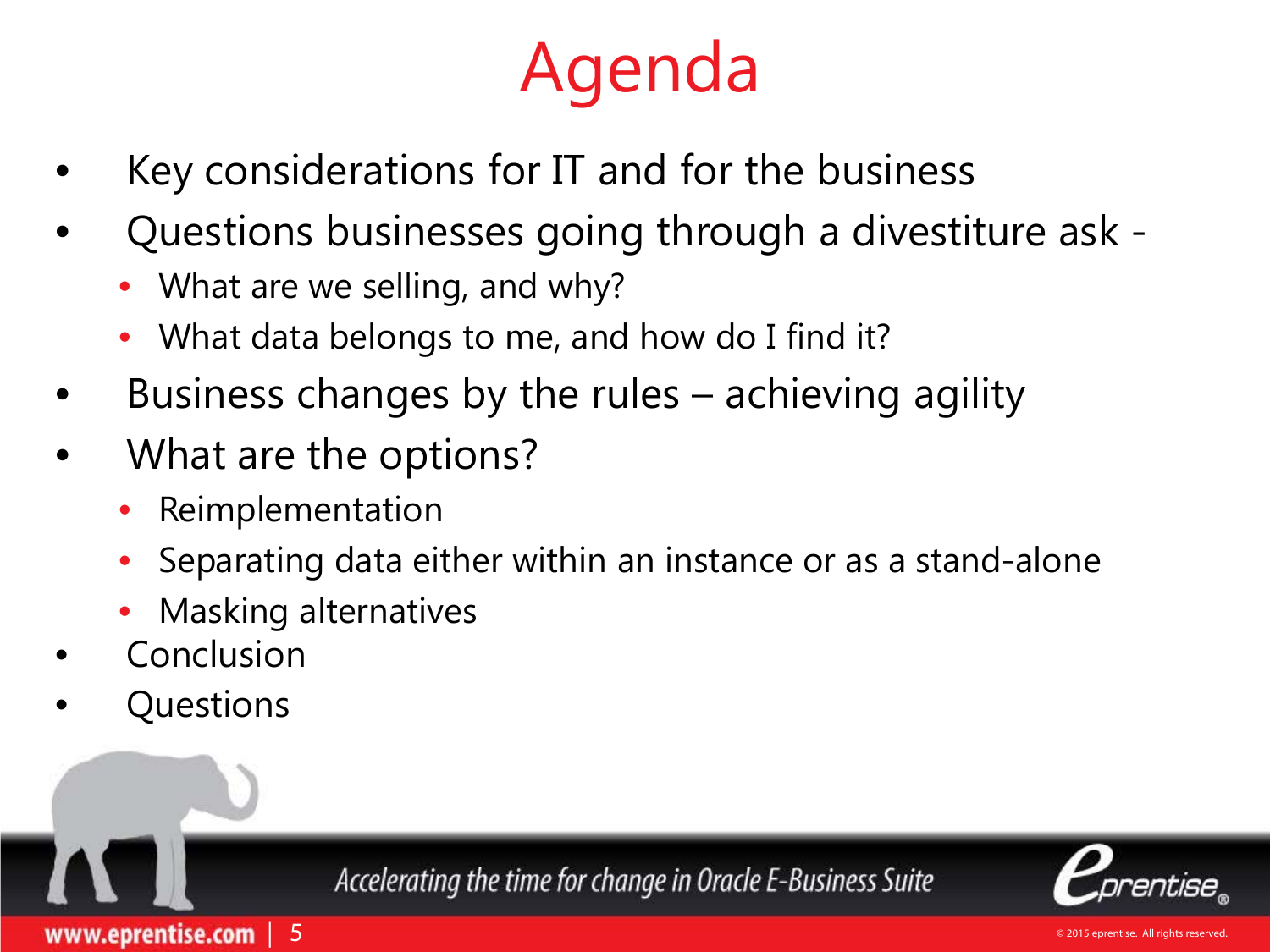### Objective #1

### Understand key considerations for businesses going through a divestiture, and how to address them.



| 6

www.eprentise.com

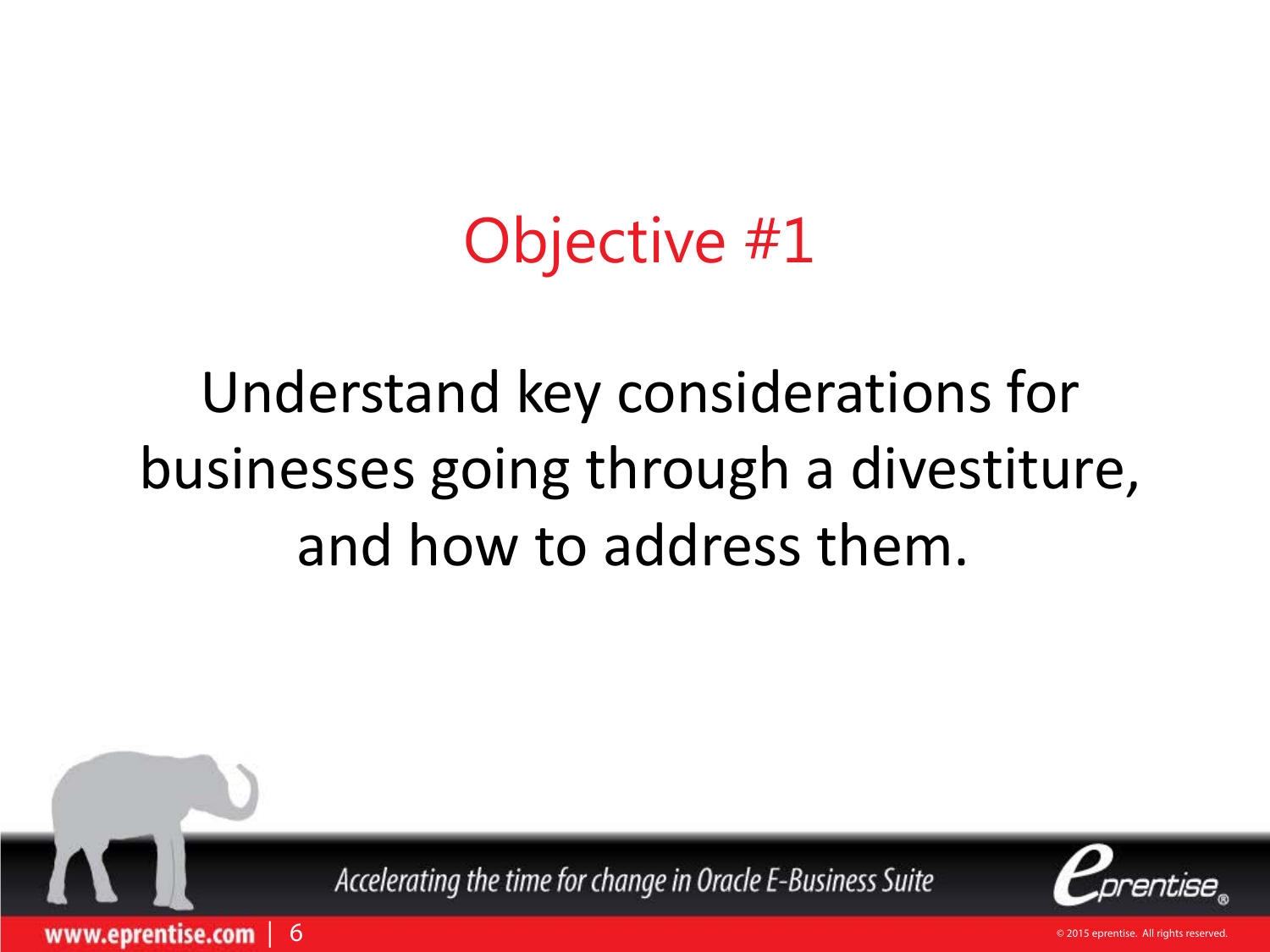### Adding Value by Subtracting

### • **Seller's perspective**

- Why do companies divest?
	- Sell low-performing business units
	- Focus on high-growth opportunities
	- Break up business units to increase business agility
	- Reduce complexity from the business

### • **Buyer's perspective**

- Why do companies acquire?
	- Value from new products and customers
	- Synergies and cost savings in product development and administration
	- Exponential value

| 7

www.eprentise.com

• Minimal risk from new product development

Accelerating the time for change in Oracle E-Business Suite

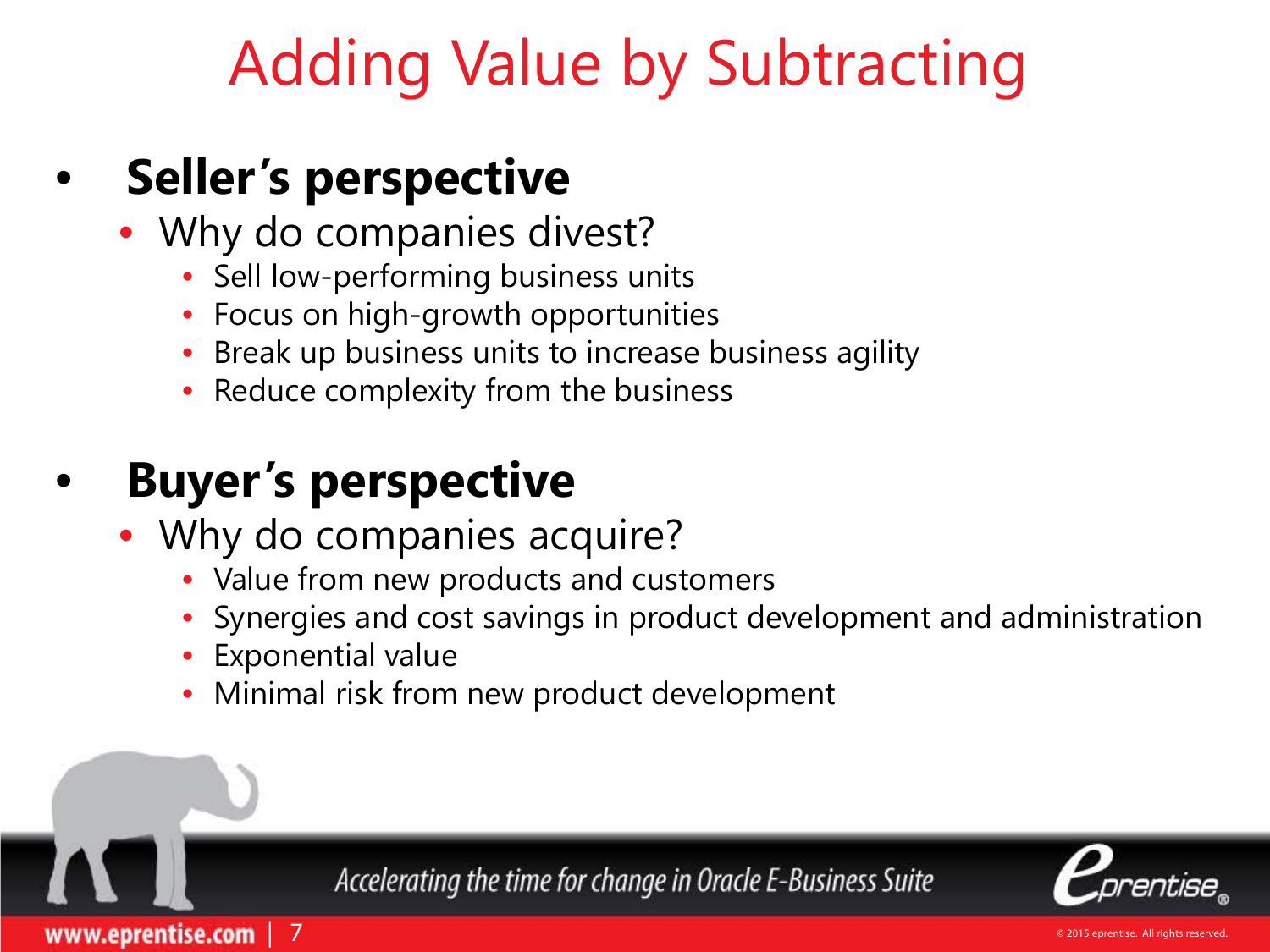### Divestiture Lifecycle



© 2015 eprentise. All rights reserved.

prentise<sub>.</sub>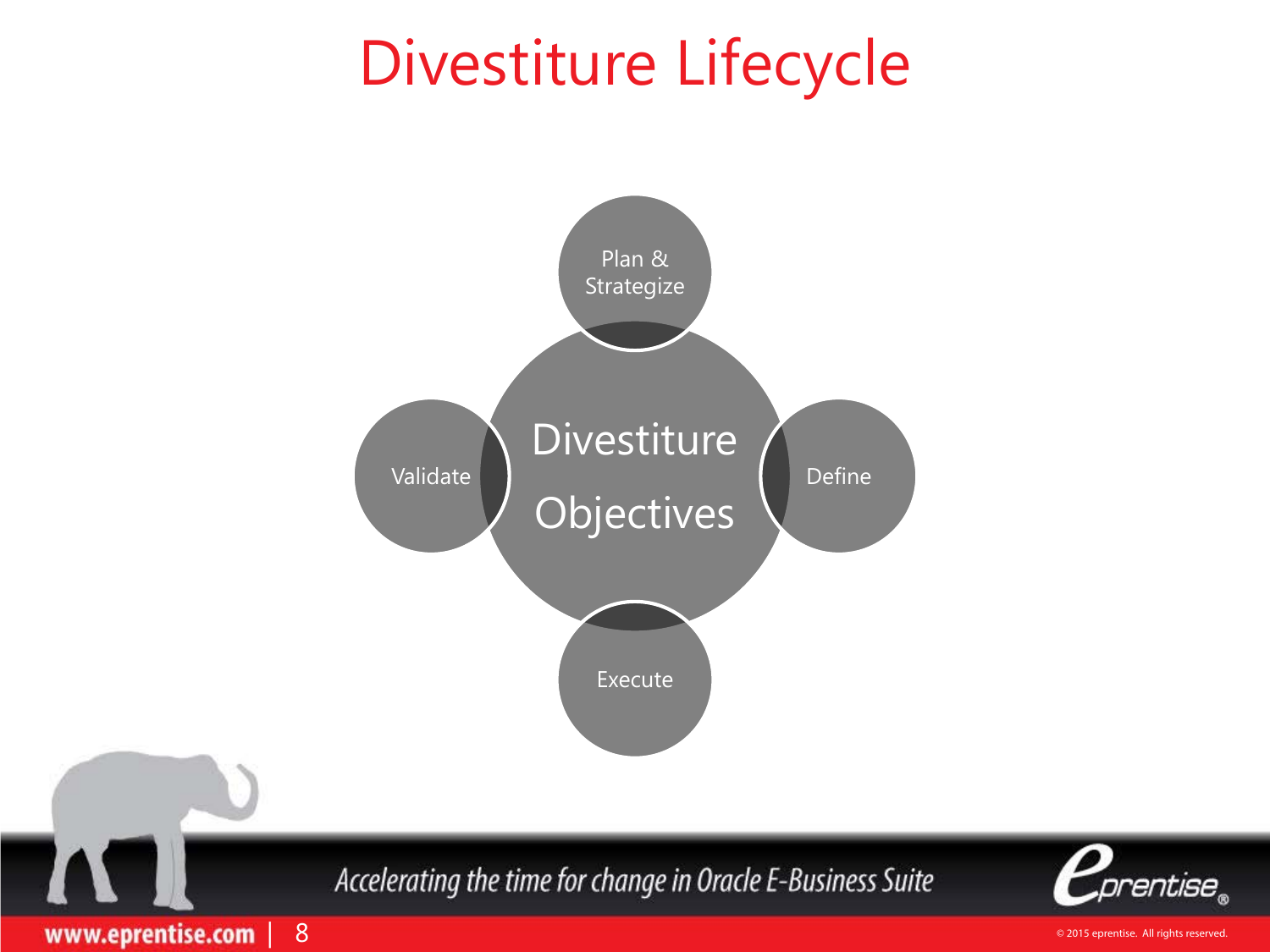### Divestiture Lifecycle

#### • **Objectives**

• Define organizational objectives for divestiture

#### • **Plan & Strategize**

- Divestiture strategy sell or spin-off
- Evaluate risk and rewards
- Identify and evaluate potential buyers
- Set timeline

#### • **Define**

- Identify sale method
- Determine what to divest operating unit, products etc.
- Evaluate value for business being divested
- IT & Business drivers

#### • **Execute**

• Manage speedy closing

#### • **Validate**

• Validate results

Accelerating the time for change in Oracle E-Business Suite

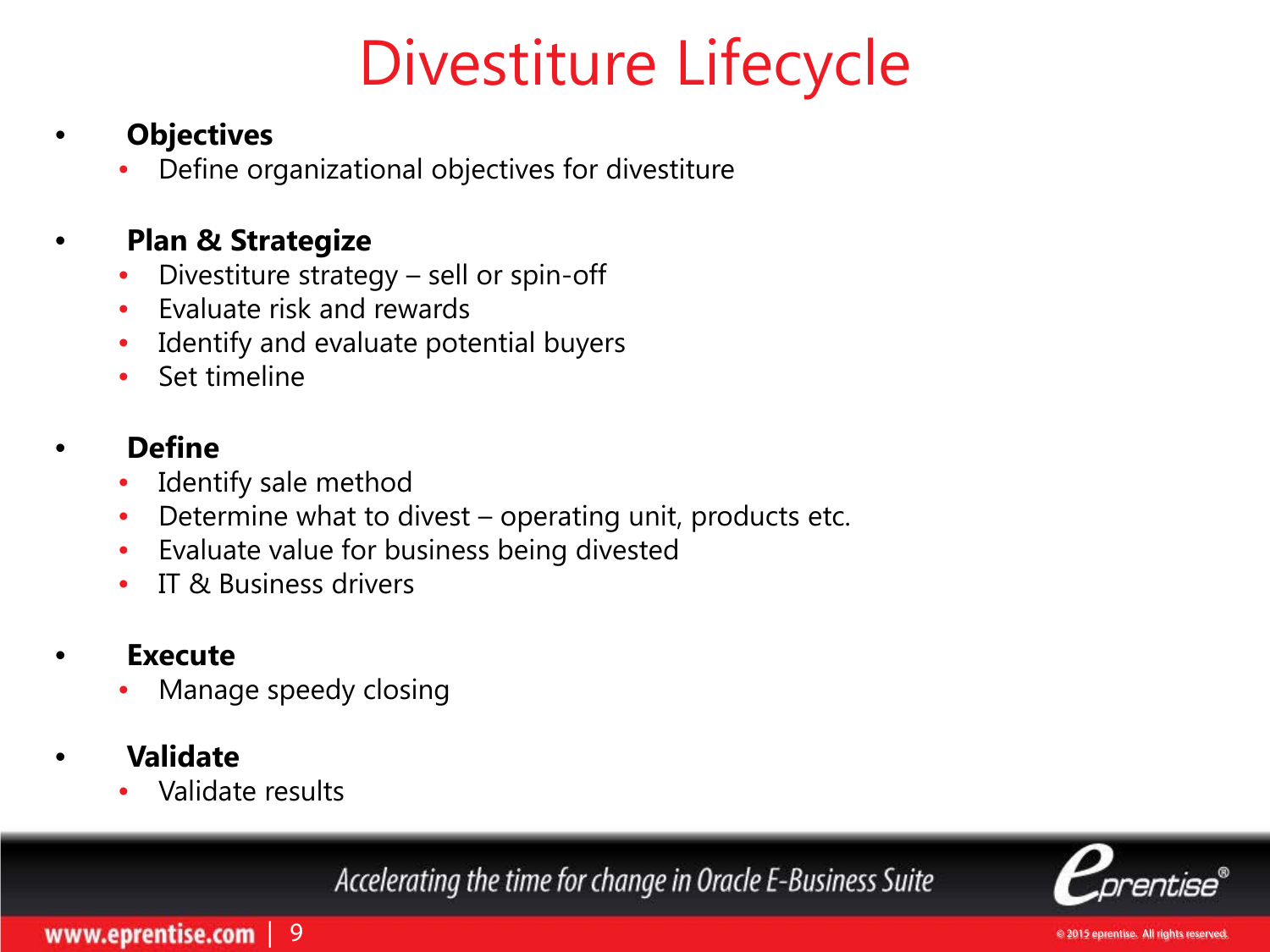### Seller Perspective - System Questions

- What happens to the system containing data for divested entities?
- What are the buyer requirements from system perspective?
- What are the seller limitations from system perspective?
- Are there clear requirements on who gets what data  $-$  seller  $v/s$ buyer?
- What happens to historical data?
- What happens to master data?

| 10

www.eprentise.com

- Does IT organization have tools to be able to meet both seller's and buyer's requirements?
- Can the system requirements be achieved in required timeline for closing?

Accelerating the time for change in Oracle E-Business Suite

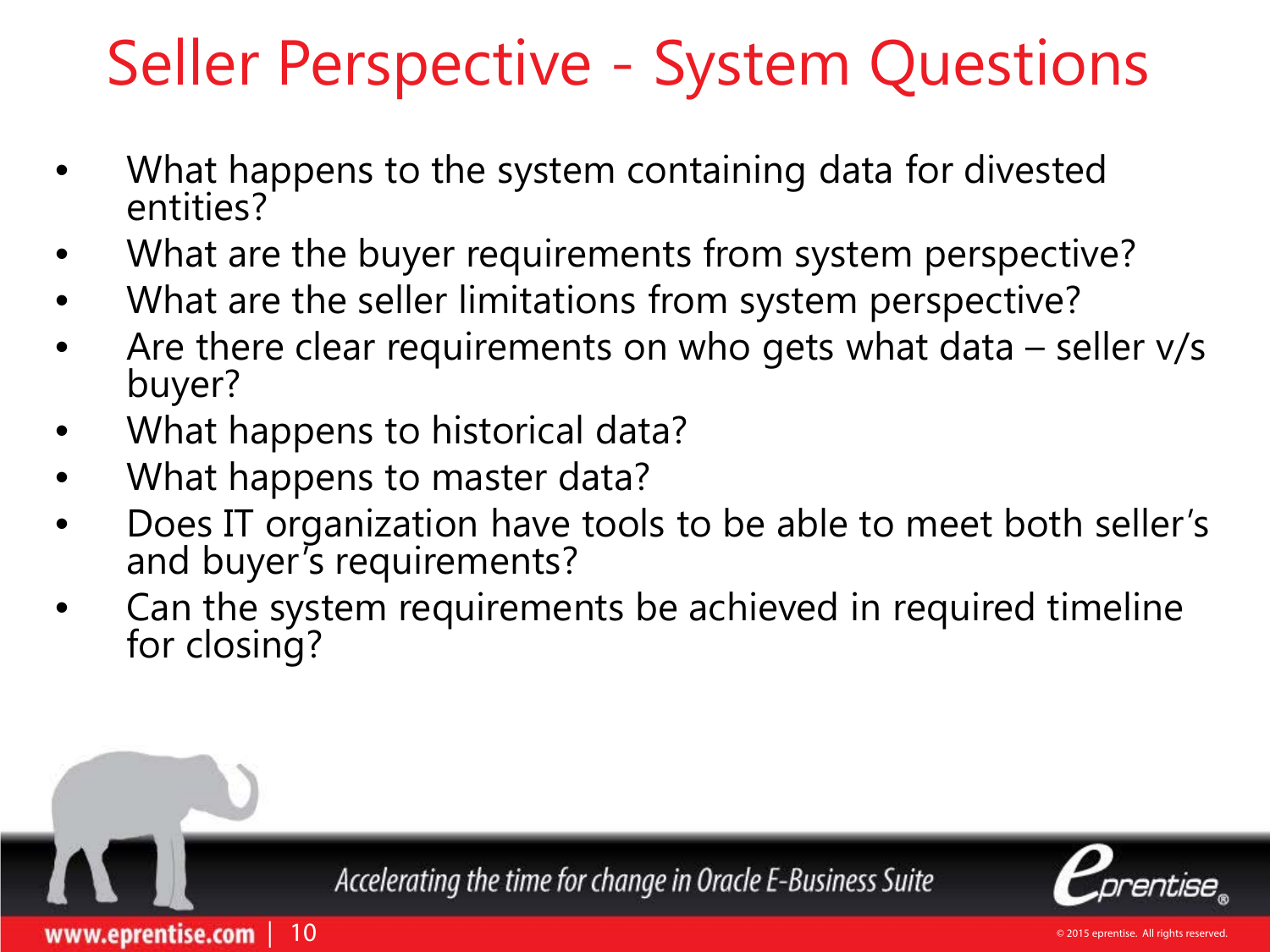### Buyer Perspective - System Questions

- What system am I getting platform?
- What data does it contain?

| 11

www.eprentise.com

- What will be my integration strategy?
- How will this system fit within my organizational IT strategy?
- What do I need to do to manage short term expectations?
- What do I need to do to manage long term expectations?
- What additional work will be required after getting the divested system from seller?



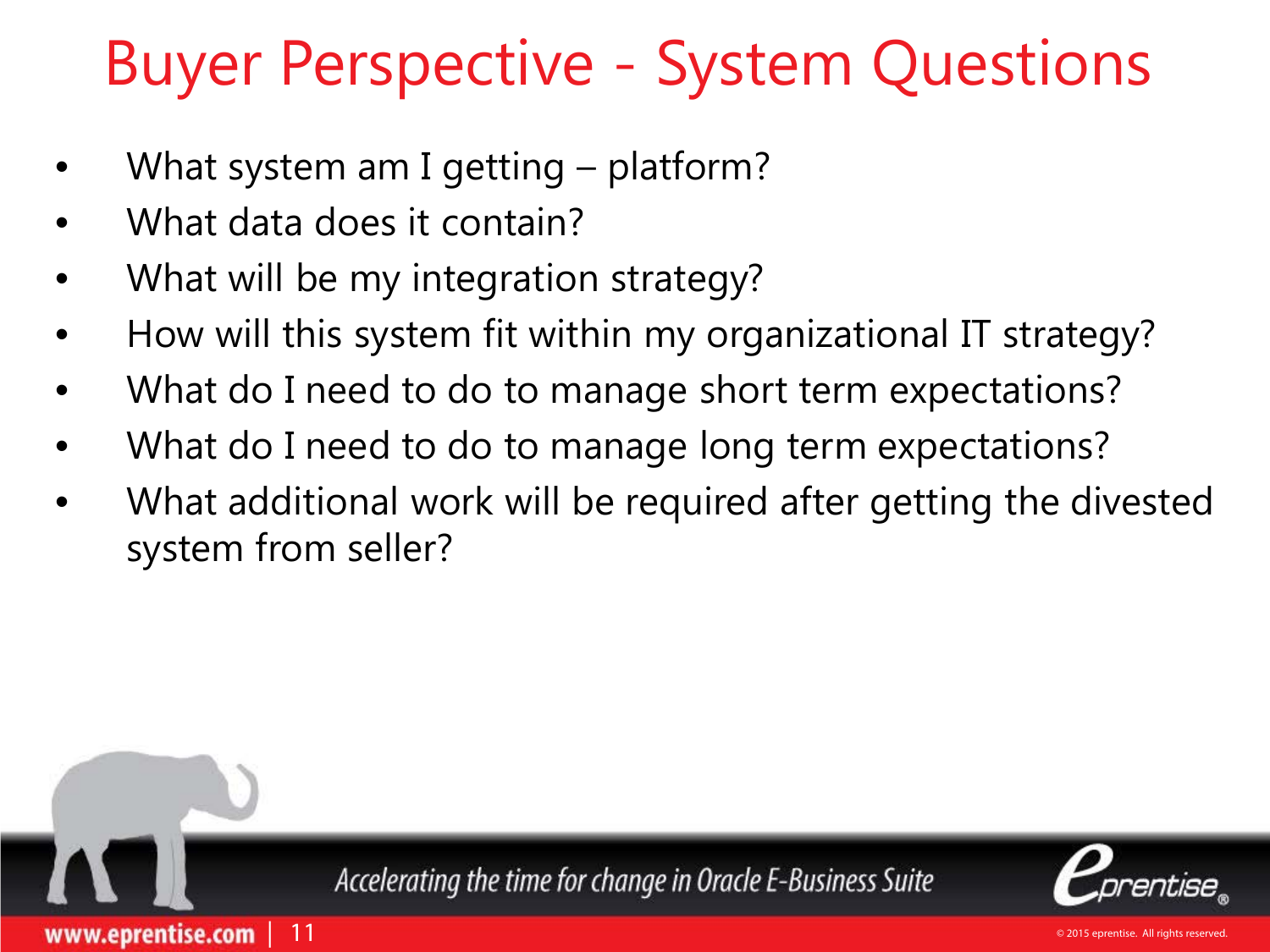## Early Decisions – This Isn't an IT Issue

Determine criteria for divestiture

| 12

www.eprentise.com

- Determine whether COA change, calendar change, asset revaluation are necessary
- Determine if new legal entities or balancing segment values are necessary
- Determine whether there will be a stand-alone instance for NewCo or whether it needs to be consolidated into an existing ERP instance
- Determine if OldCo's instance needs to be purged, and if so, what happens to the history
- What needs to be included in the Transition Services Agreement (TSA)?

Accelerating the time for change in Oracle E-Business Suite

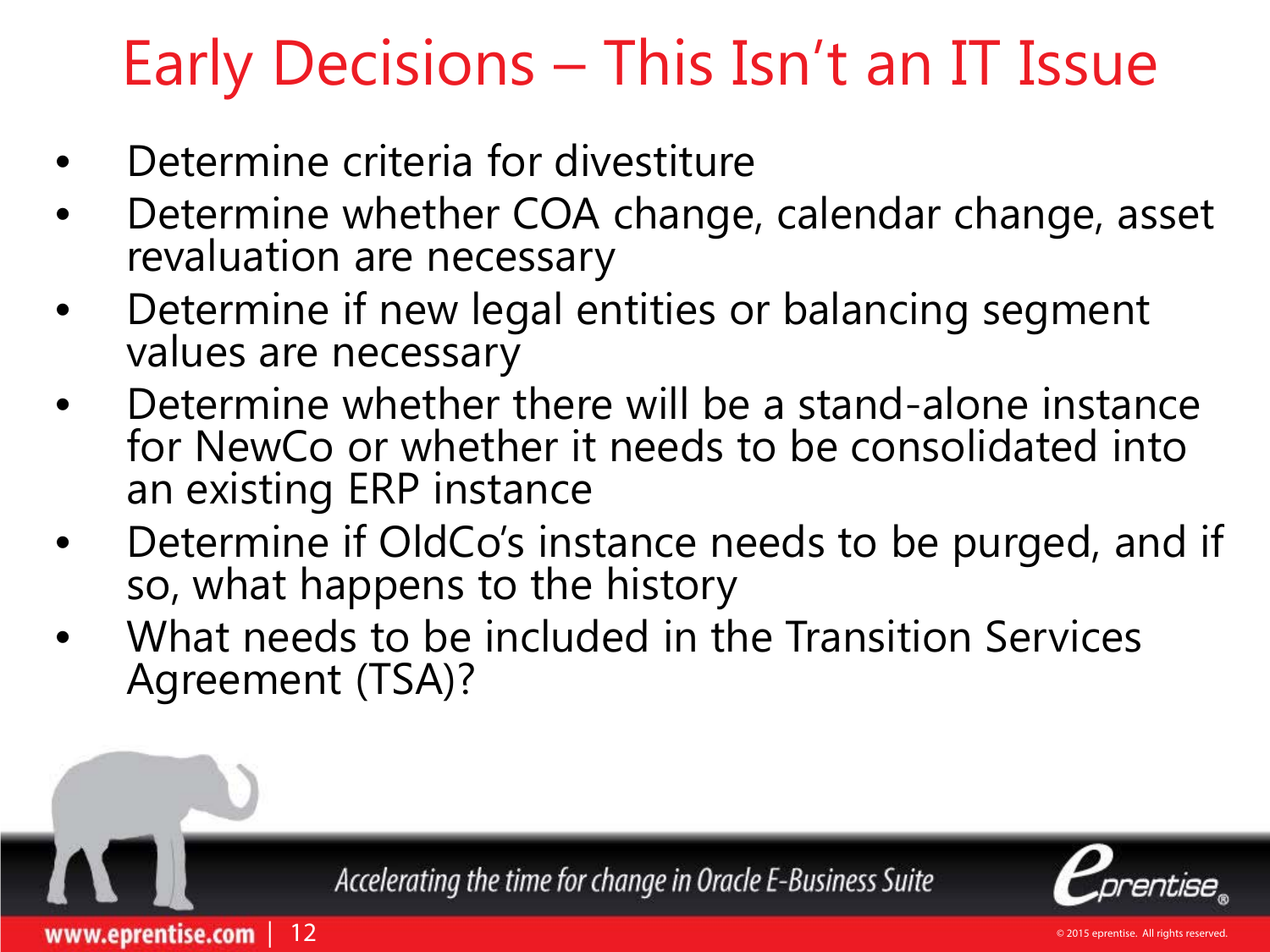### Divestiture: Creating the New **Organizations**



Accelerating the time for change in Oracle E-Business Suite



www.eprentise.com | 13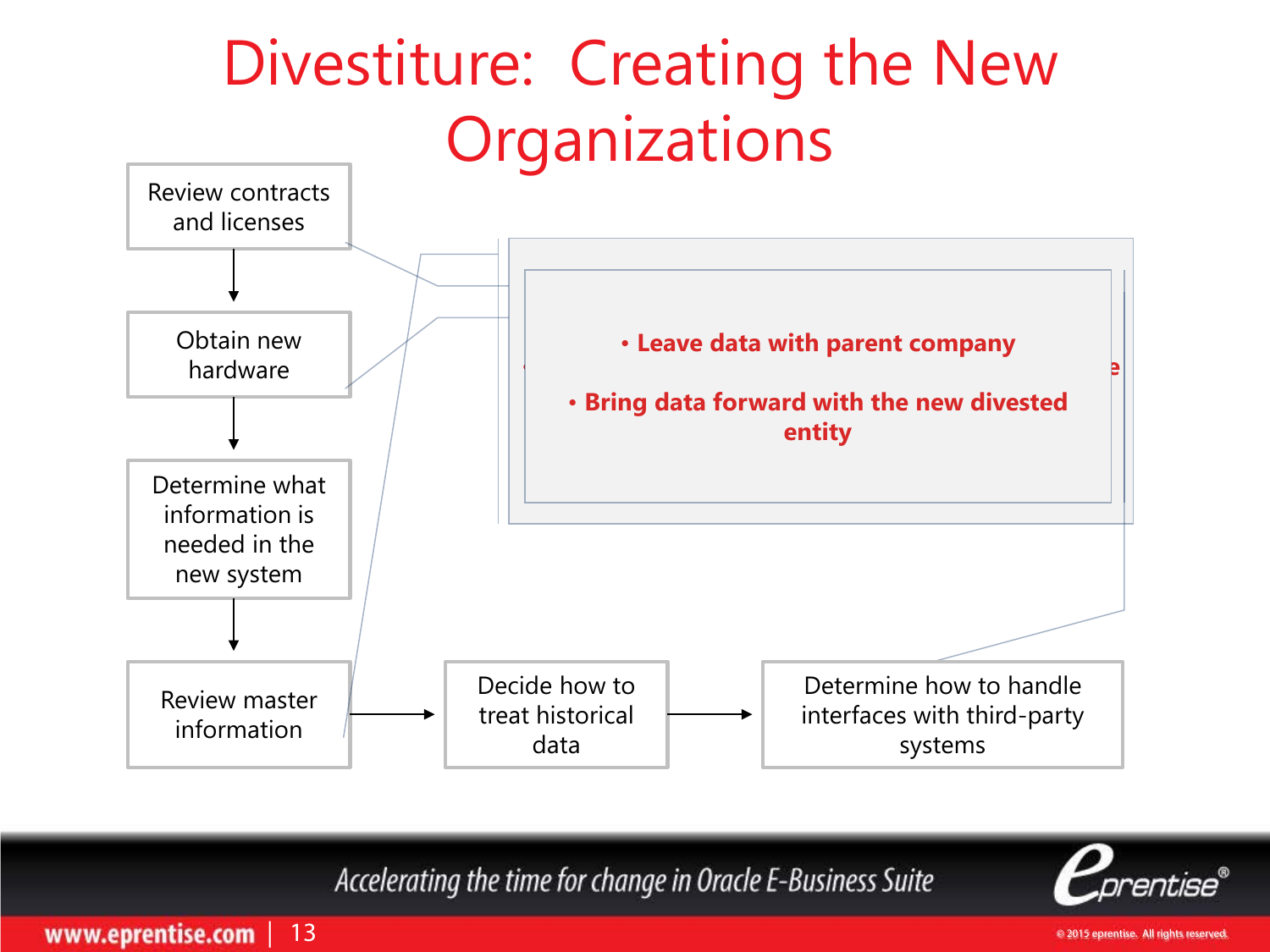### Some of the Business Considerations

- Interfaces to  $3<sup>rd</sup>$  party systems (i.e. tax, imaging)
- Reports, Interfaces, Customizations, Enhancements, Workflows (RICE-W Objects) need to be changed
- Intercompany, internal, and split transactions
- Split of non-monetary accounts (assets, equity, bank accounts, pre-paids)
- Adjusting periods, closing entries, reconciliation of balances
- Interim consolidated financial reporting
- Shared data from upstream and downstream systems, internal to ERP, employees (tax forms, benefits), costing
- Security and responsibilities, validations, approvals changes
- License negotiation
- Service-level agreements

| 14

www.eprentise.com

Accelerating the time for change in Oracle E-Business Suite

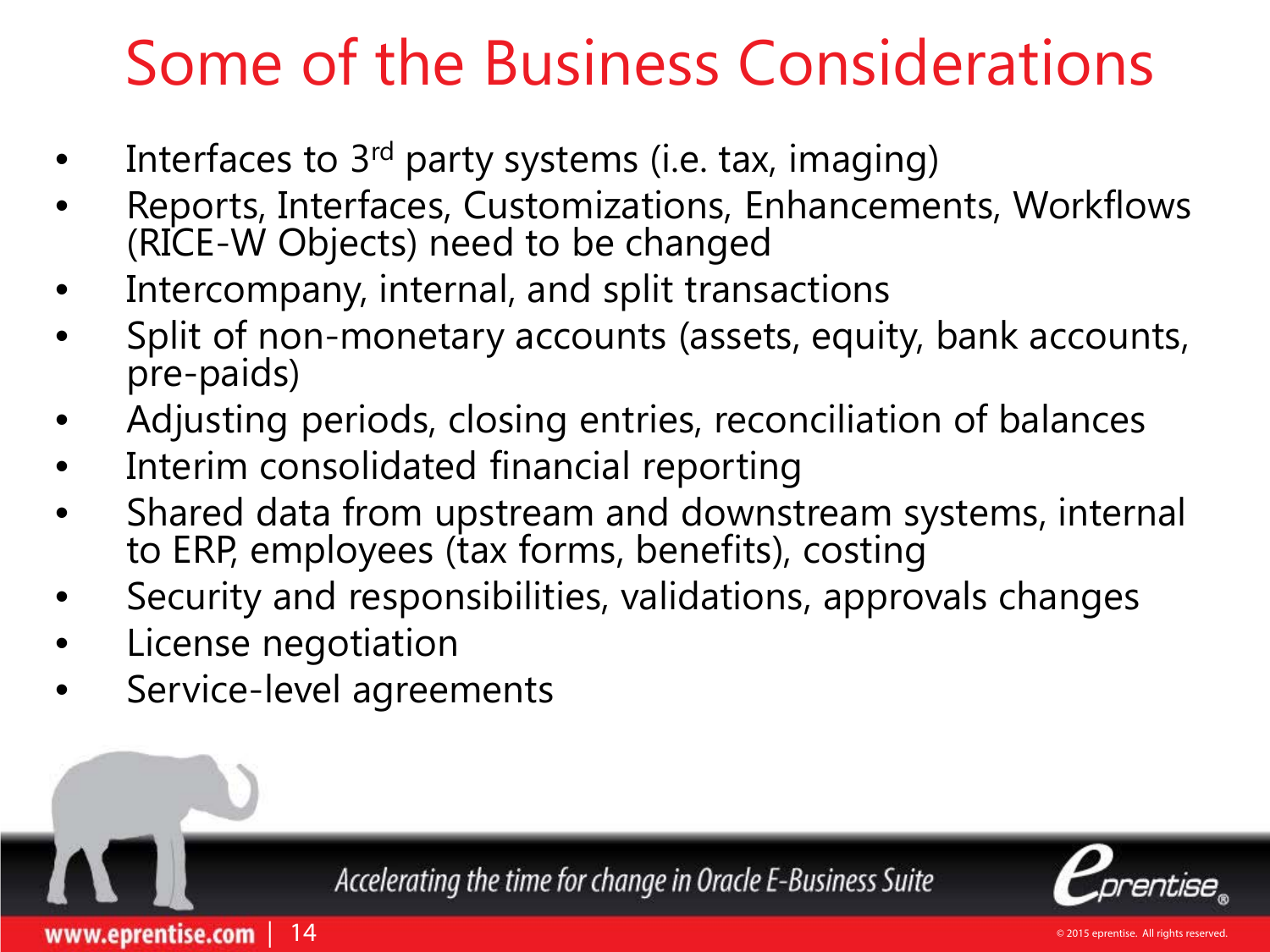## Poll Question



| 15

www.eprentise.com

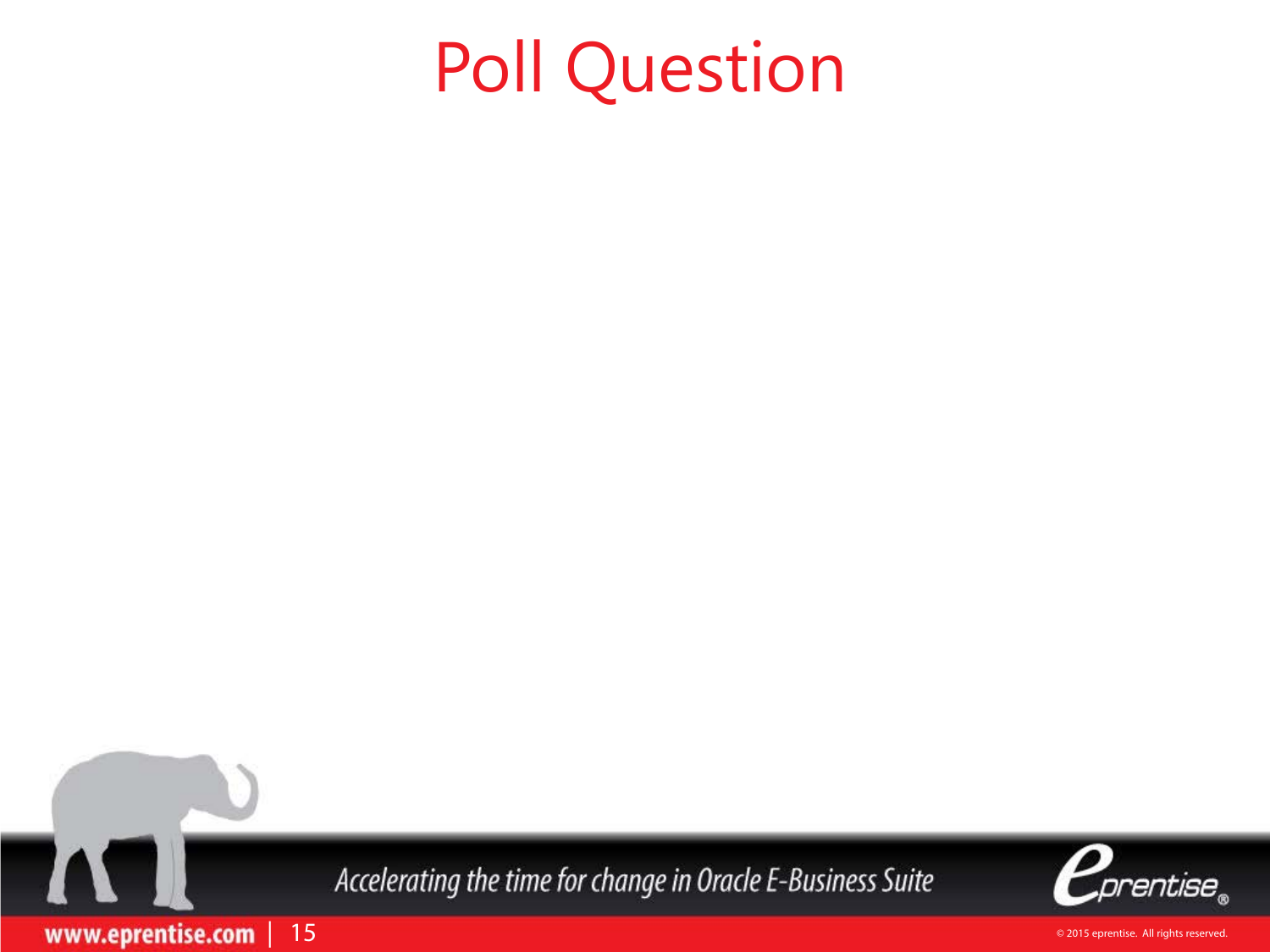### Objective #2

### Take a look at a reimplementation option, separating data either within an instance or as a standalone, and masking alternatives

Accelerating the time for change in Oracle E-Business Suite

www.eprentise.com

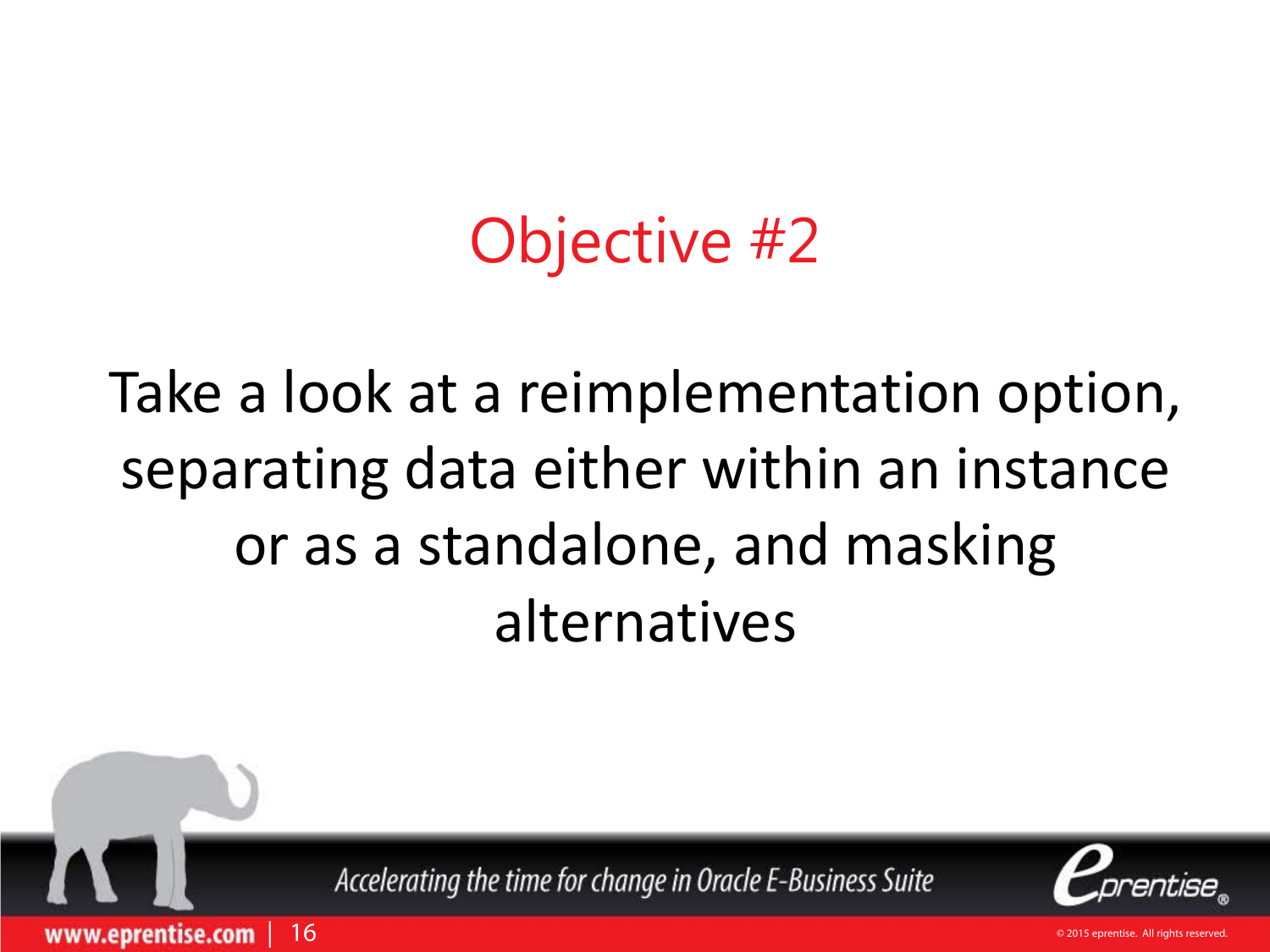### Divestiture Options

- Masking
- New implementation (reimplementation)
- Separating data within an instance
- End-dating responsibilities, some sensitive data
- Archiving (transactions only)
- Use a rules-based software

| 17

www.eprentise.com



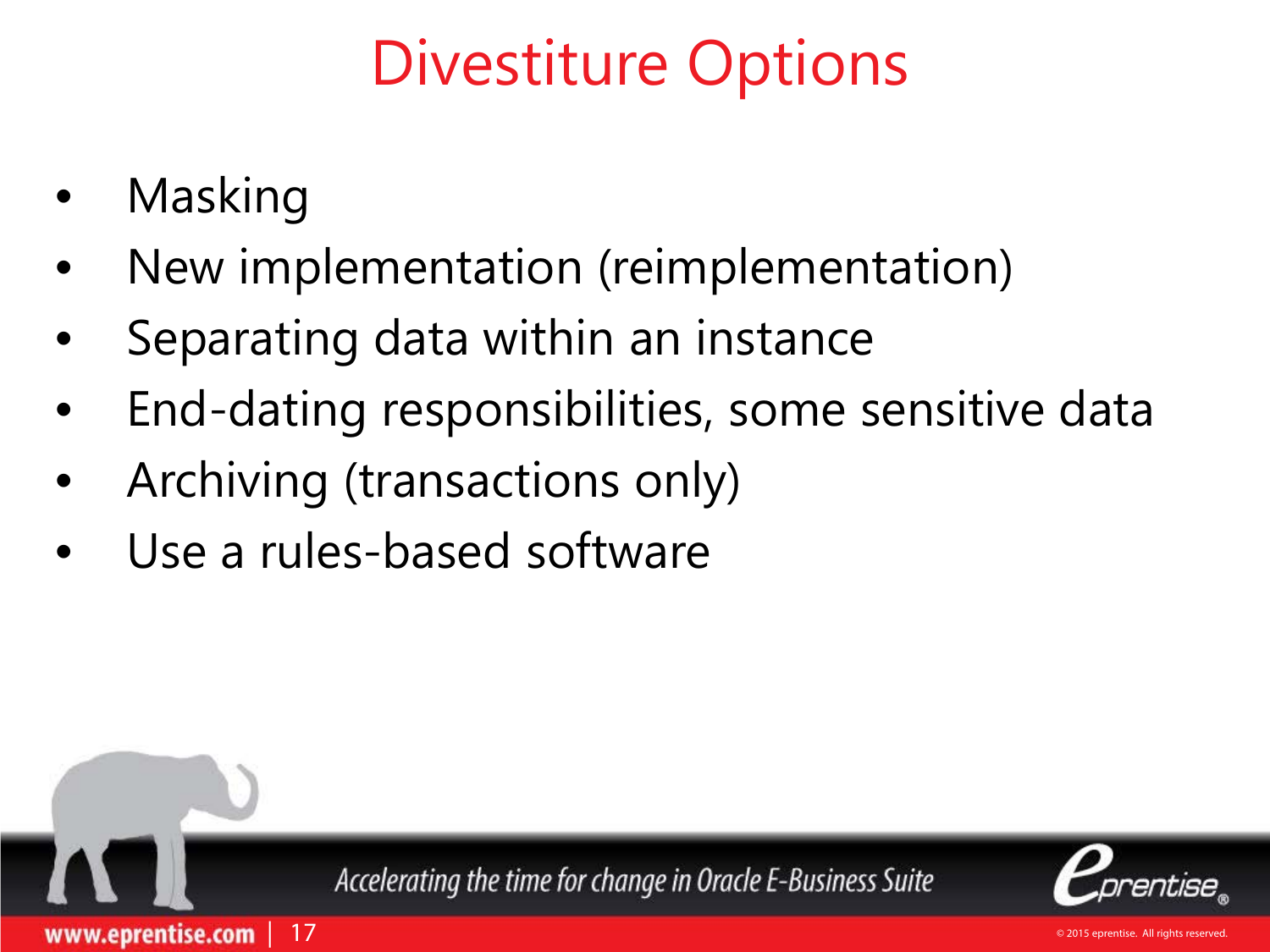### Masking as an Alternative

- What is masking?
	- Designed to eliminate the risk of breaching sensitive data when copying data into non-production environments for the purposes of application development, testing, or data analysis
	- Used when sensitive data needs to be shared with non- production users
	- Appropriate for a specific field (or a column in a table) such as credit card numbers, bank account numbers, social security numbers, or healthcare information
	- Masking does not operate at a "structure level" (i.e. legal entity, operating unit, etc.) and doesn't find related data. There is no built-in intelligence.
- Oracle now allows "decrypting" of sensitive information (credit card numbers, accounts, user passwords, etc.). Instructions are widely available on the internet.

Accelerating the time for change in Oracle E-Business Suite



www.eprentise.com | 18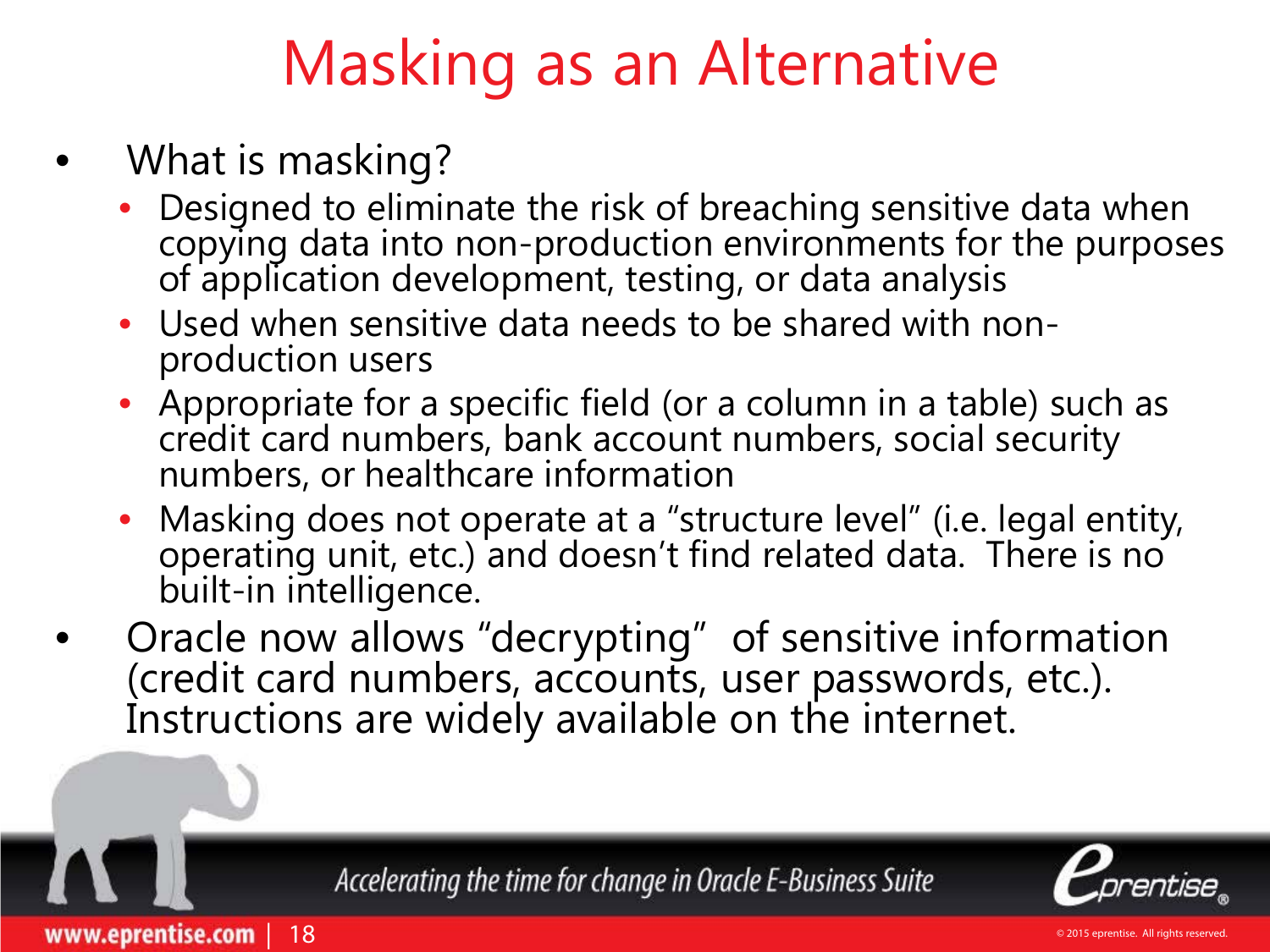### What is Your Confidential Data?

It is the data that would hurt you if a competitor had access to it

- Customers buying history, discounts, contracts
- Suppliers costs, discounts, payment terms, credit limits
- Inventory cost of goods sold, inventory turns, returns, quality inspections
- Financial Information balances, budgets, days sales outstanding

*Finding all of the confidential data to be masked is like digging a hole with a spoon. It requires knowledge of every table, and then filtering that data based on the criteria for divestiture (legal entity, operating unit, or balancing segment value). You would need to hide much of the transaction detail, and then all processes may not work correctly.*

Accelerating the time for change in Oracle E-Business Suite



www.eprentise.com | 19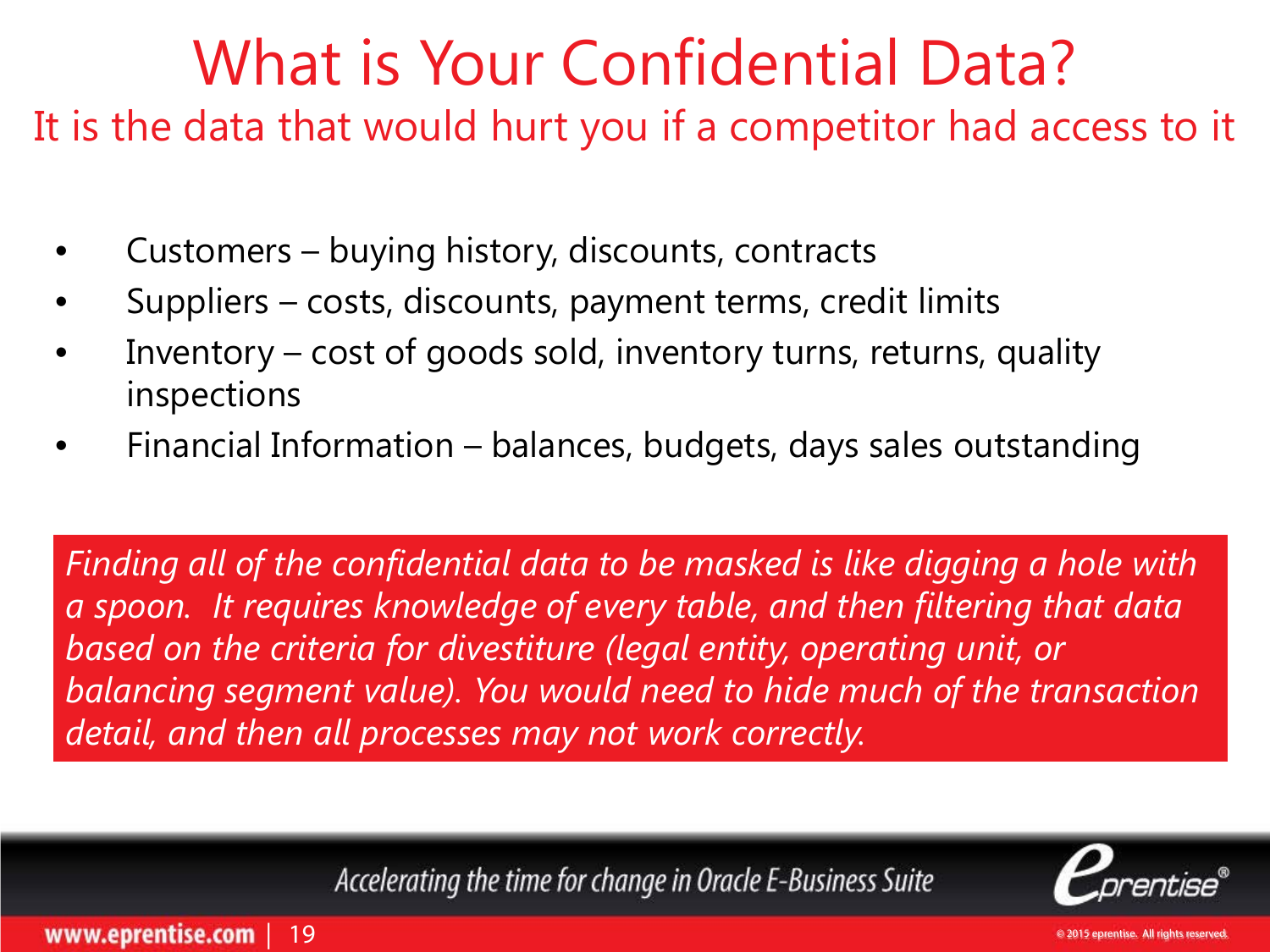## Masking is a Risk, Both for Seller and Divested Entity Perspectives

### **Seller's Perspective**

- Can't be sure to get all the confidential dataespecially what you don't want a competitor to see.
- Businesses need to spend time checking every table and all the attributes.
- There are no rules that associate the data with the filter criteria (masking won't find the suppliers that are not used by the divested entity). That will need to be done with custom code for each data type. The code is pretty complex requiring many inner and outer joins, and knowledge of all the relationships.
- Split or shared data cannot be masked.
- Data coming in from interfaces won't be masked.

### **Divested Entity's Perspective**

- Masked data may compromise the integrity of the data and the Oracle processes (calculating balances, depreciating assets, creating payments).
- What happens to in-flight transactions, internal transfers, or intercompany accounting?
- How can you be sure that you get all the data that was part of the sales agreement (receivables, liabilities, etc.)?
- Data associated with the sold business components may need to be purged from databases simply to get the reporting accurate.

Accelerating the time for change in Oracle E-Business Suite

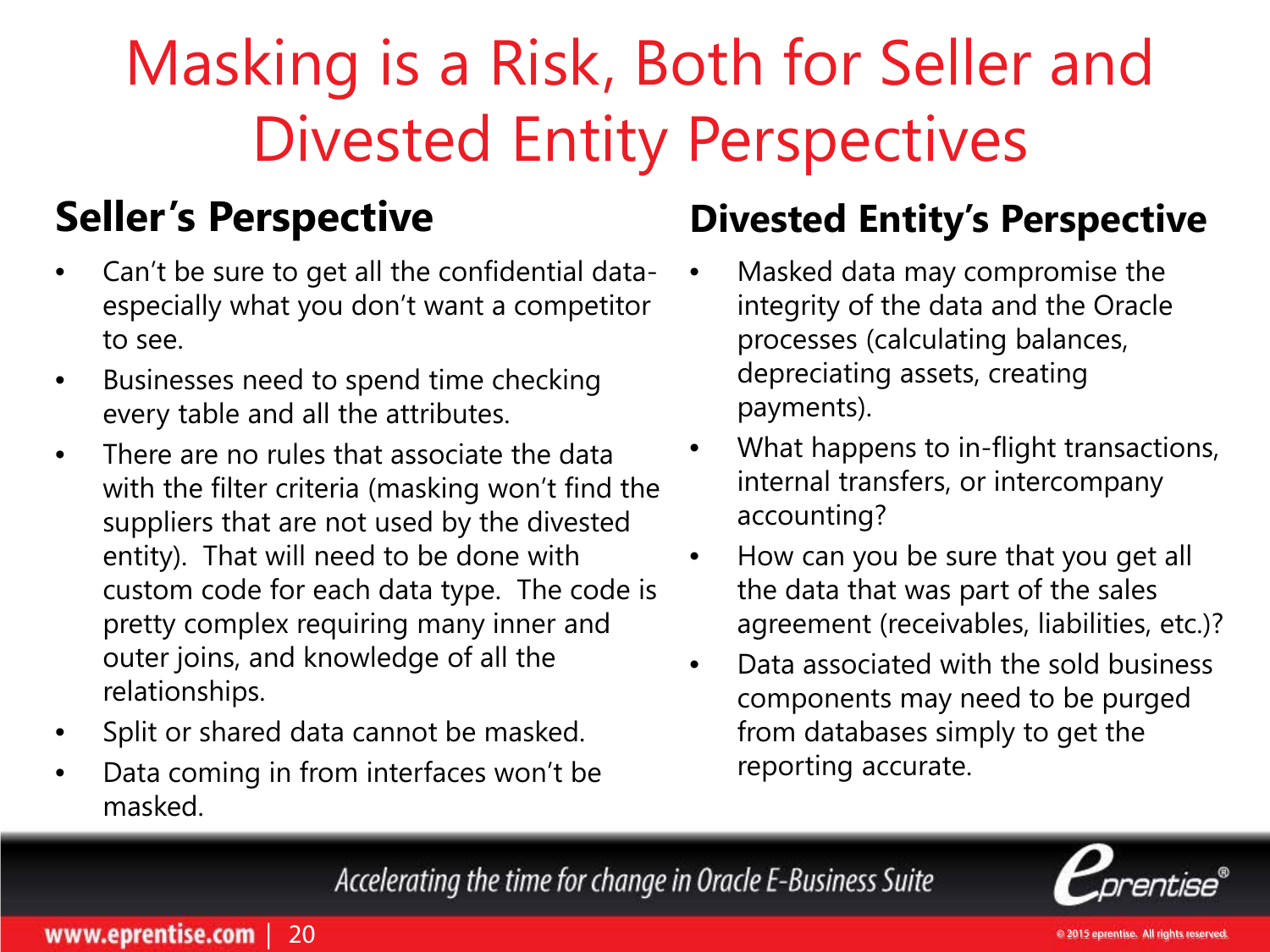### Masking is a Coding Task, Done by a Development Team

**User-defined functions** 

To provide a user-defined function, select User Defined Function from the Add

- Define Mask Formats
- Pre-defined Masking Formats for ERP include:
	- **Credit Card Numbers**
	- **United States Social Security Numbers**
	- **ISBN Numbers**
	- **UPC Numbers**
	- **Canadian Social Insurance Numbers**
	- North American Phone Numbers
	- **UK National Insurance Numbers**
	- **Auto Mask**
- This is not the confidential data that needs to be removed for the divested entity
- Not business driven, no understanding of ERP
- Requires unit and code testing
- Many companies sell it as part of a database administration tool for nonproduction environments

| list, then click Go to access the input fields.                                                                                                                                                                                                                                                                                                       |                                                                                                                                                                                                                                                                                                                | Providing a Masking Format to Define a Column                                                                                                                         |                                                                                                                                                                                                                                                                                                                                                      |
|-------------------------------------------------------------------------------------------------------------------------------------------------------------------------------------------------------------------------------------------------------------------------------------------------------------------------------------------------------|----------------------------------------------------------------------------------------------------------------------------------------------------------------------------------------------------------------------------------------------------------------------------------------------------------------|-----------------------------------------------------------------------------------------------------------------------------------------------------------------------|------------------------------------------------------------------------------------------------------------------------------------------------------------------------------------------------------------------------------------------------------------------------------------------------------------------------------------------------------|
| A user-defined function passes in the original value as input, and retu<br>value. The data type and uniqueness of the output values must be con<br>the original output value. Otherwise a failure occurs, when the job r<br>Combinable, a user-defined function is a PL/SQL function that can be<br>a SELECT statement. Its signature is returned as: |                                                                                                                                                                                                                                                                                                                | follows:<br><b>Array List</b>                                                                                                                                         | When you create a masking definition ("Masking with an Application Data Model and<br>Workloads" on page 18-16), you will be either importing a format or selecting one from<br>the available types in the Define Column Mask page. Format entry options are as<br>The data type of each value in the list must be compatible with that of the masked |
| Function udf func (rowid varchar2, column name varchar2, original<br>varchar2) returns varchar2;                                                                                                                                                                                                                                                      |                                                                                                                                                                                                                                                                                                                | least 10 distinct values.                                                                                                                                             | column. Uniqueness must be guaranteed if needed. For example, for a unique key<br>column that already has 10 distinct values, the array list should also contain at                                                                                                                                                                                  |
| rowid is the min (rowid) of the rows that contain the value origin<br>3rd argument.                                                                                                                                                                                                                                                                   |                                                                                                                                                                                                                                                                                                                | Delete                                                                                                                                                                | Deletes the specified rows as identified by the condition clauses. If a column<br>includes a delete format for one of its conditions, a foreign key constraint or a<br>dependent column cannot refer to the table.                                                                                                                                   |
| column_name is the name of the column being masked.                                                                                                                                                                                                                                                                                                   |                                                                                                                                                                                                                                                                                                                | Encrypt                                                                                                                                                               |                                                                                                                                                                                                                                                                                                                                                      |
| original_value is the value being masked.<br>That is, it accepts the original value as an input string, and returns                                                                                                                                                                                                                                   |                                                                                                                                                                                                                                                                                                                | Encrypts column data by specifying a regular expression. The column values in all<br>the rows must match the regular expression. This format can be used to mask data |                                                                                                                                                                                                                                                                                                                                                      |
| Both input and output value                                                                                                                                                                                                                                                                                                                           | SQL Expression<br>This masking format enables you to enter a SQL Expression for masking a column.                                                                                                                                                                                                              |                                                                                                                                                                       | cross databases. That is, for a given value it always generates the<br>value.                                                                                                                                                                                                                                                                        |
| mask a number could receiv<br>100, and return 99, the strin                                                                                                                                                                                                                                                                                           | Data masking uses this expression to generate masked values to replace the<br>original values. You cannot combine a column using this masking format type                                                                                                                                                      |                                                                                                                                                                       | the regular expression [(][1-9][0-9][2][)]<br>-9][4] generates U.S. phone numbers such as (123) 456-7890.                                                                                                                                                                                                                                            |
| appropriately when insertin<br>fails.                                                                                                                                                                                                                                                                                                                 | with other masking format types, such as Random Numbers or Random Strings.<br>The SQL Expression can consist of one or more values, operators, and SQL<br>functions that evaluates to a value. It can also contain substitution columns                                                                        |                                                                                                                                                                       | apports a subset of the regular expression language. It supports<br>ings of fixed widths. However, it does not support * or + syntax of<br>ssions.                                                                                                                                                                                                   |
|                                                                                                                                                                                                                                                                                                                                                       | (columns from the same table as the masked column). You should specify<br>substitution columns within percent signs (%). Use SQL Expressions with dons<br>10b and other user-defined functions for LOB (BLOB, CLOB, NCLOB) masking.                                                                            |                                                                                                                                                                       | s not match the format specified, the encrypted value may no longer<br>o-one mappings. All non-confirming values are mapped to a single<br>ue, thereby producing a many-to-one mapping.                                                                                                                                                              |
|                                                                                                                                                                                                                                                                                                                                                       | Database Testing Guide                                                                                                                                                                                                                                                                                         |                                                                                                                                                                       |                                                                                                                                                                                                                                                                                                                                                      |
|                                                                                                                                                                                                                                                                                                                                                       |                                                                                                                                                                                                                                                                                                                |                                                                                                                                                                       | dumn applicable to this entry is a NUMBER column or a STRING<br>xample, if you mask a column that has a social security number, one<br>can be Fixed Number 900. This format is combinable.                                                                                                                                                           |
|                                                                                                                                                                                                                                                                                                                                                       |                                                                                                                                                                                                                                                                                                                | <b>Defining Masking Formats</b>                                                                                                                                       | dumn applicable to this entry is a STRING column. For example, if<br>slumn that has a License Plate Number, one of the entries can be<br>A. This format is combinable.                                                                                                                                                                               |
|                                                                                                                                                                                                                                                                                                                                                       | <b>Examples:</b><br>- dbms_random.string('u', 8)    '@company.com'                                                                                                                                                                                                                                             |                                                                                                                                                                       |                                                                                                                                                                                                                                                                                                                                                      |
|                                                                                                                                                                                                                                                                                                                                                       | Cenerates random e-mail addresses.                                                                                                                                                                                                                                                                             |                                                                                                                                                                       | umn using a value of NULL. The column must be nullable.                                                                                                                                                                                                                                                                                              |
|                                                                                                                                                                                                                                                                                                                                                       | - Rfirst_nameR    '.'    Rlast_nameR    '@company.com'                                                                                                                                                                                                                                                         |                                                                                                                                                                       | ng Function                                                                                                                                                                                                                                                                                                                                          |
|                                                                                                                                                                                                                                                                                                                                                       | Generates e-mail addresses using first_name and last_name column values.<br>In this example, first_nane and last_nane are the substitution columns.<br><b>CLOB</b> Masking                                                                                                                                     |                                                                                                                                                                       | al function that you can apply to the mask value that the masking<br>tes. This function takes the mask value as input and returns the<br>alue to be used for masking.                                                                                                                                                                                |
|                                                                                                                                                                                                                                                                                                                                                       | dbms_lob.ampty_clob()                                                                                                                                                                                                                                                                                          |                                                                                                                                                                       |                                                                                                                                                                                                                                                                                                                                                      |
|                                                                                                                                                                                                                                                                                                                                                       | Empties the CLOB.                                                                                                                                                                                                                                                                                              |                                                                                                                                                                       |                                                                                                                                                                                                                                                                                                                                                      |
|                                                                                                                                                                                                                                                                                                                                                       | custom_mask_clob(%CLOB_COL&)                                                                                                                                                                                                                                                                                   |                                                                                                                                                                       |                                                                                                                                                                                                                                                                                                                                                      |
|                                                                                                                                                                                                                                                                                                                                                       | Applies the custom mask function to the clob column CLOB_COL.<br><b>Conditional Mask</b>                                                                                                                                                                                                                       |                                                                                                                                                                       |                                                                                                                                                                                                                                                                                                                                                      |
|                                                                                                                                                                                                                                                                                                                                                       | (case when \$PARTY_TYPER-'PERSON' then \$PERSON_FIRST_NAMER     ' '<br>  APERSON_LAST_NAMER else (select dbms_random.string('U', 10) from<br>$dual1$ $end1$                                                                                                                                                    |                                                                                                                                                                       |                                                                                                                                                                                                                                                                                                                                                      |
|                                                                                                                                                                                                                                                                                                                                                       | Columns within %% are present in the same table. The expression masks<br>PERSON FULL NAME with the first and last name; otherwise, the mask is a<br>random string.                                                                                                                                             |                                                                                                                                                                       |                                                                                                                                                                                                                                                                                                                                                      |
|                                                                                                                                                                                                                                                                                                                                                       | <b>Substitution Mask</b>                                                                                                                                                                                                                                                                                       |                                                                                                                                                                       |                                                                                                                                                                                                                                                                                                                                                      |
|                                                                                                                                                                                                                                                                                                                                                       | select MASK_ZIPCODE from data_mask.DATA_MASK_ADDR where ADDR_SEQ<br>- ora_hash( %ZIPCODE%, 1000, 1234)                                                                                                                                                                                                         |                                                                                                                                                                       |                                                                                                                                                                                                                                                                                                                                                      |
|                                                                                                                                                                                                                                                                                                                                                       | Select 1000 rows in the substitution table data mask. DATA MASK ADDR Mask<br>\$21PC0DE8 with the MASK_21PC0DE column in the substitution table. The row<br>selected is dependent on ora_hash and is deterministic in this case. Selection is<br>neliseer to eth<br><b>Countries and development and report</b> |                                                                                                                                                                       |                                                                                                                                                                                                                                                                                                                                                      |

Accelerating the time for change in Oracle E-Business Suite



www.eprentise.com | 21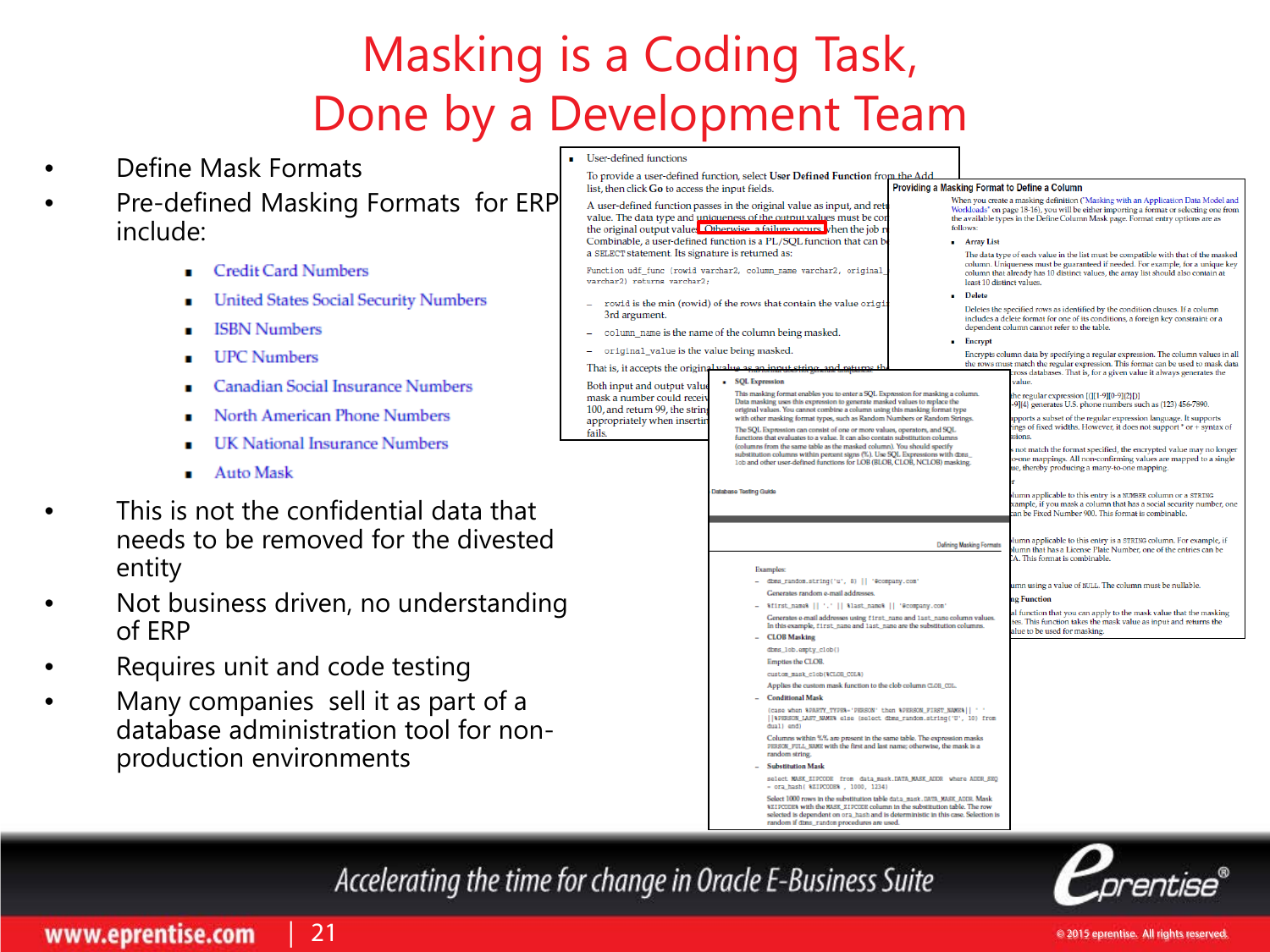### New Implementation (Reimplementation)

- Expensive and lengthy process
- Install hardware and software
- Define and configure business processes
- Configure applications
- Load and convert historical data
- Customizations
- Extensive documentation for all process flows and customizations
- Extensive resource requirements
- **Extensive testing requirements**

| 22

www.eprentise.com

Accelerating the time for change in Oracle E-Business Suite

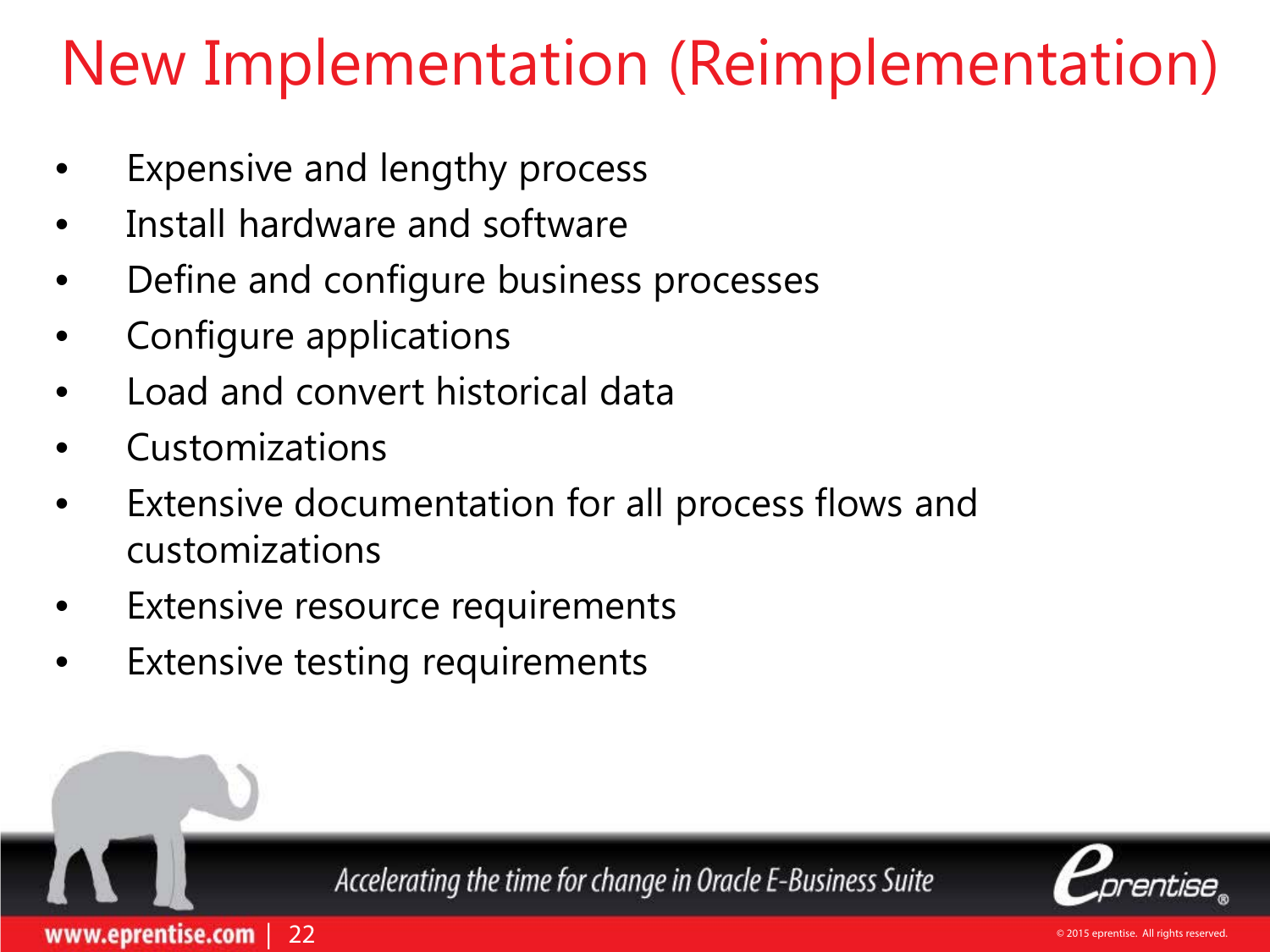## End-Dating responsibilities

- Revoke user access to business functions and data for an organization
- Restricts user access to required data from UI
- Data can still be queried from the database

| 23

www.eprentise.com

• Cannot be applied to a divestiture criteria with complex conditions



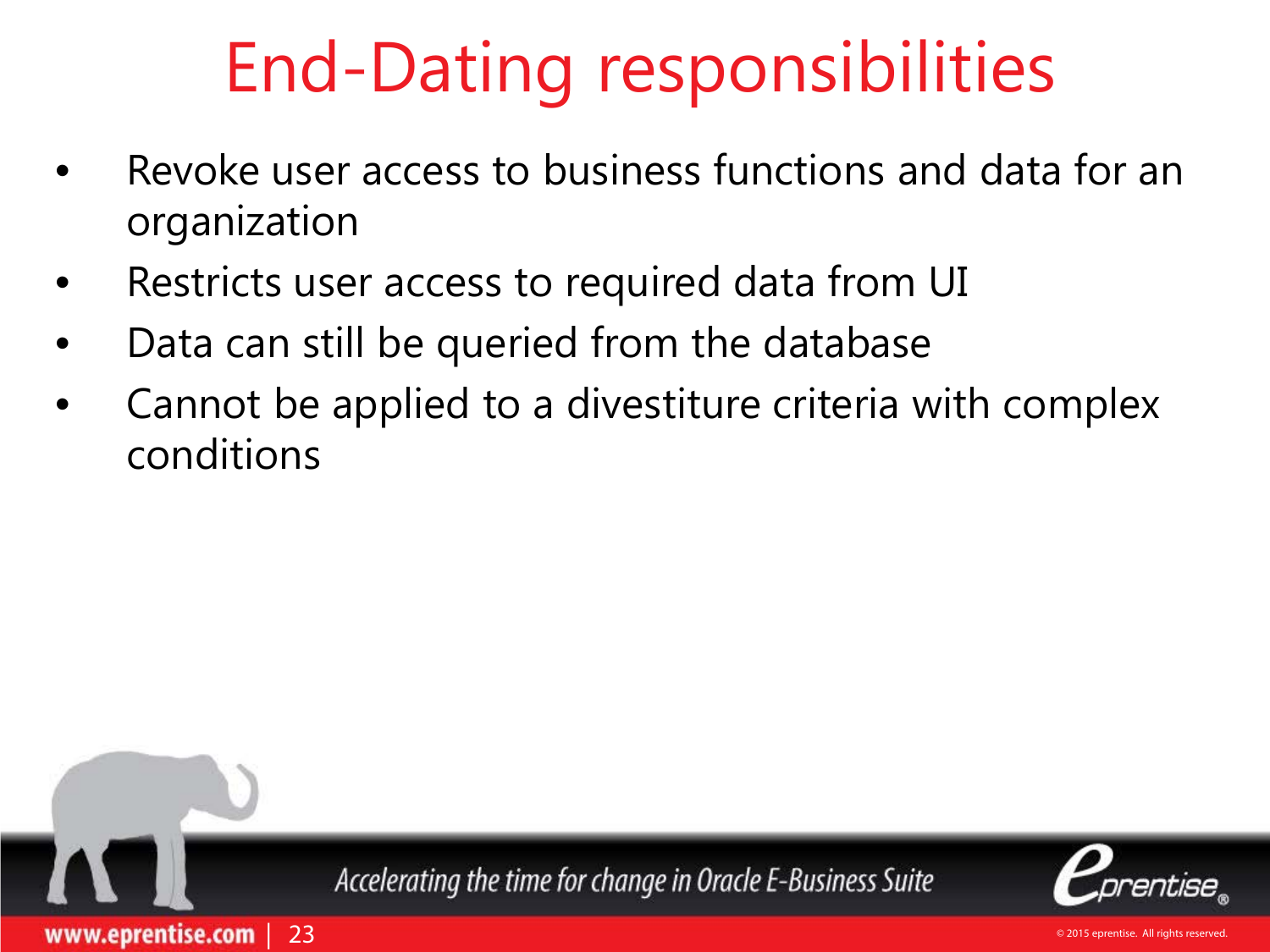## Archiving

- Use a commercial-of-the-shelf archiving solution to remove required data
- Archiving solution may not know all the entity relationships within a database
- Archiving is usually done to reduce transaction data therefore not all data may be removed
- Cannot be applied to a divestiture criteria with complex conditions



| 24

www.eprentise.com

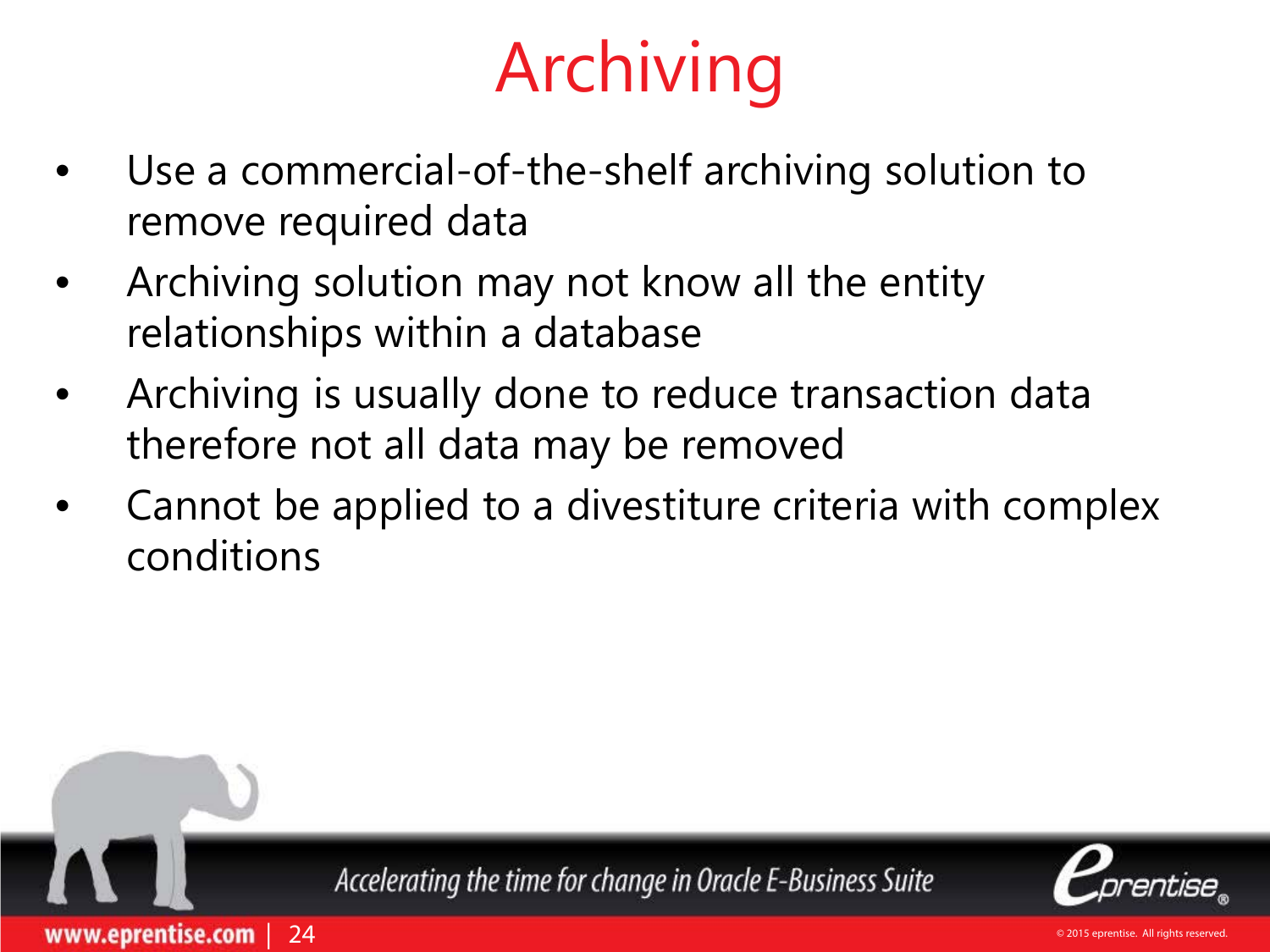## Poll Question



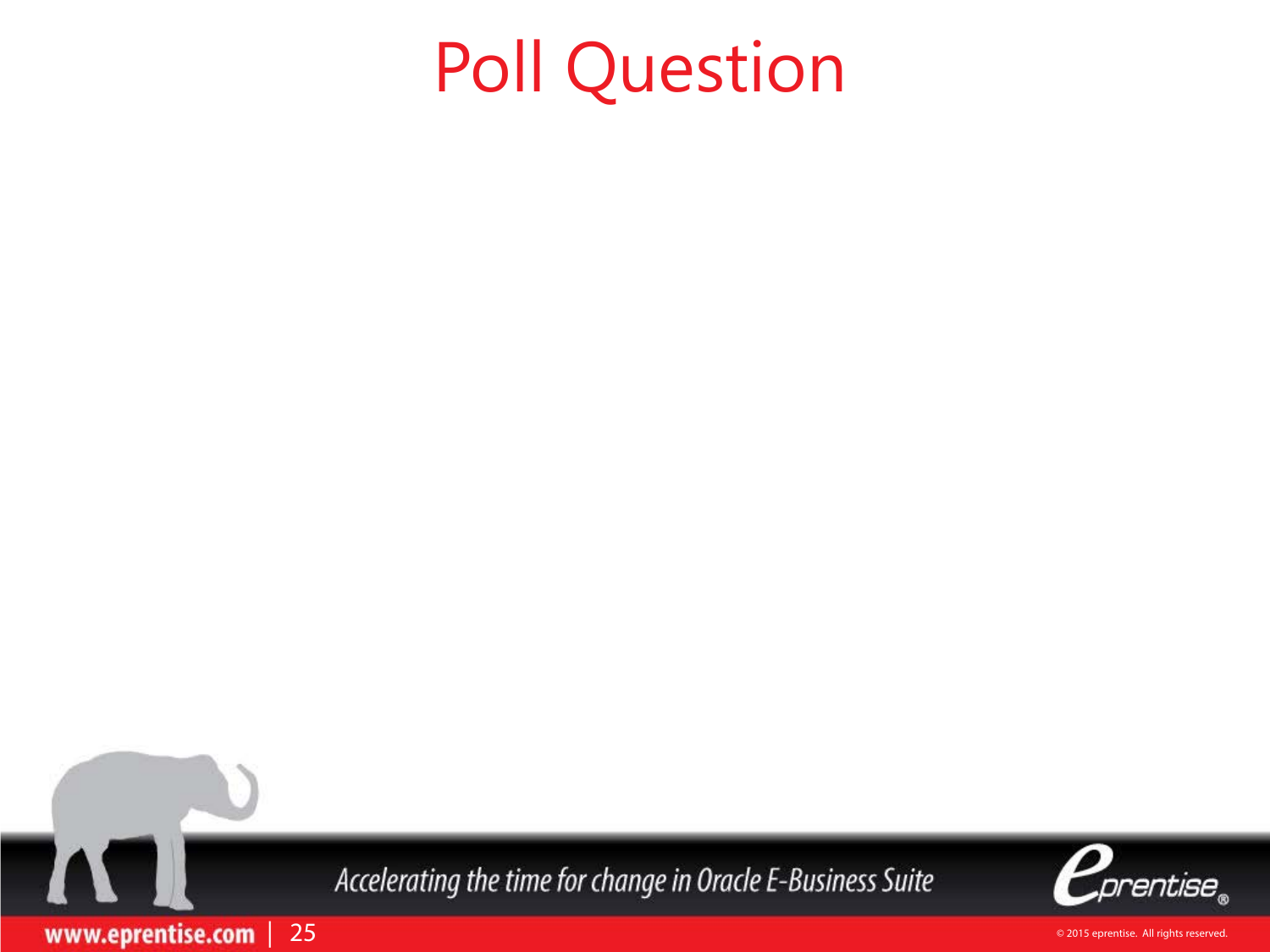### Objective #3

### Outline an approach for a successful divestiture that can be used by both business and IT



| 26

www.eprentise.com

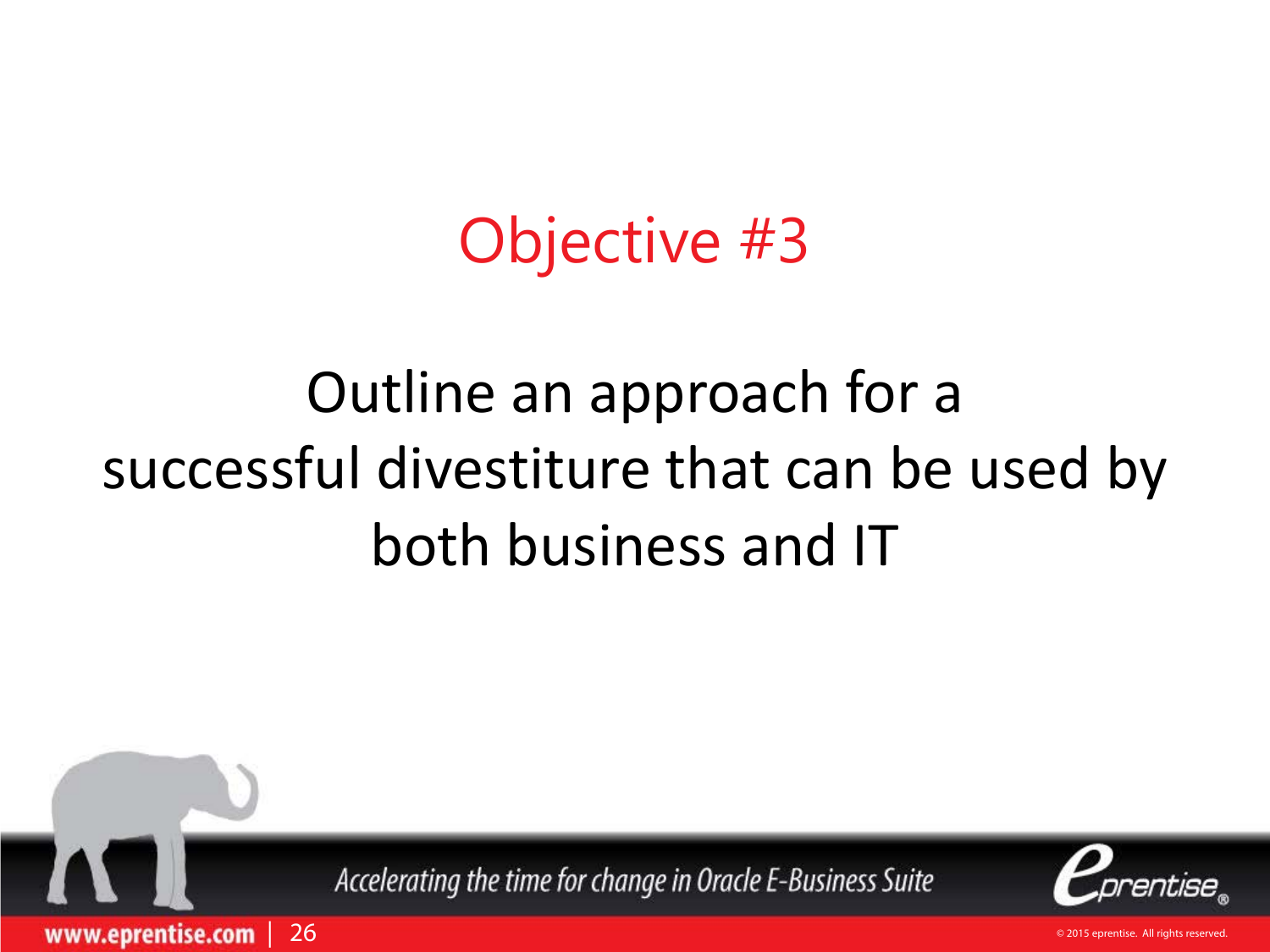### Five-Part Approach for Success

- 1. Evaluate a rules-based engine
- 2. Prepare early

| 27

www.eprentise.com

- 3. Create a transition team
- 4. Focus on core processes
- 5. Remember post-sale plans



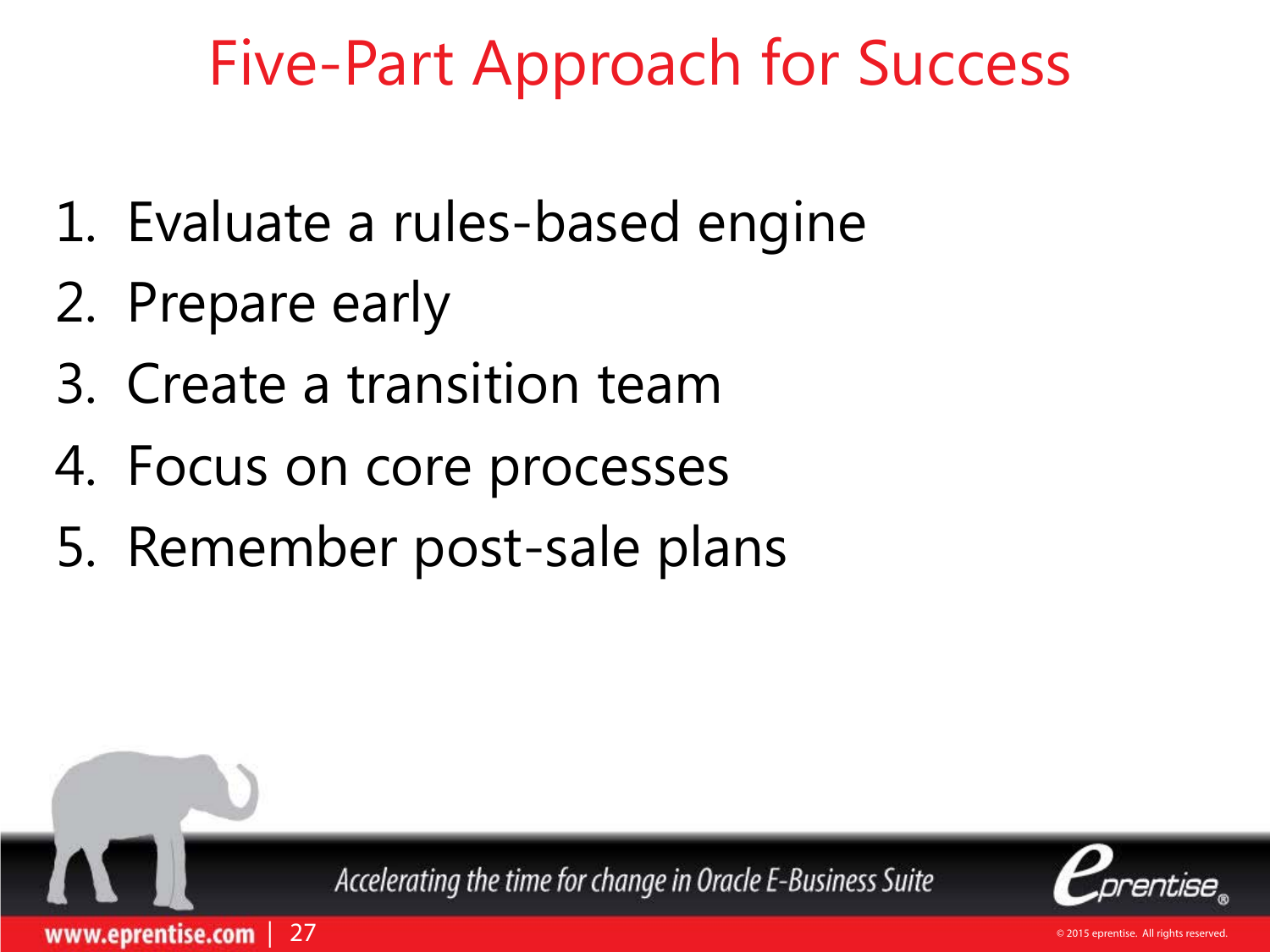### Rules Engine Functioning



Accelerating the time for change in Oracle E-Business Suite



www.eprentise.com | 28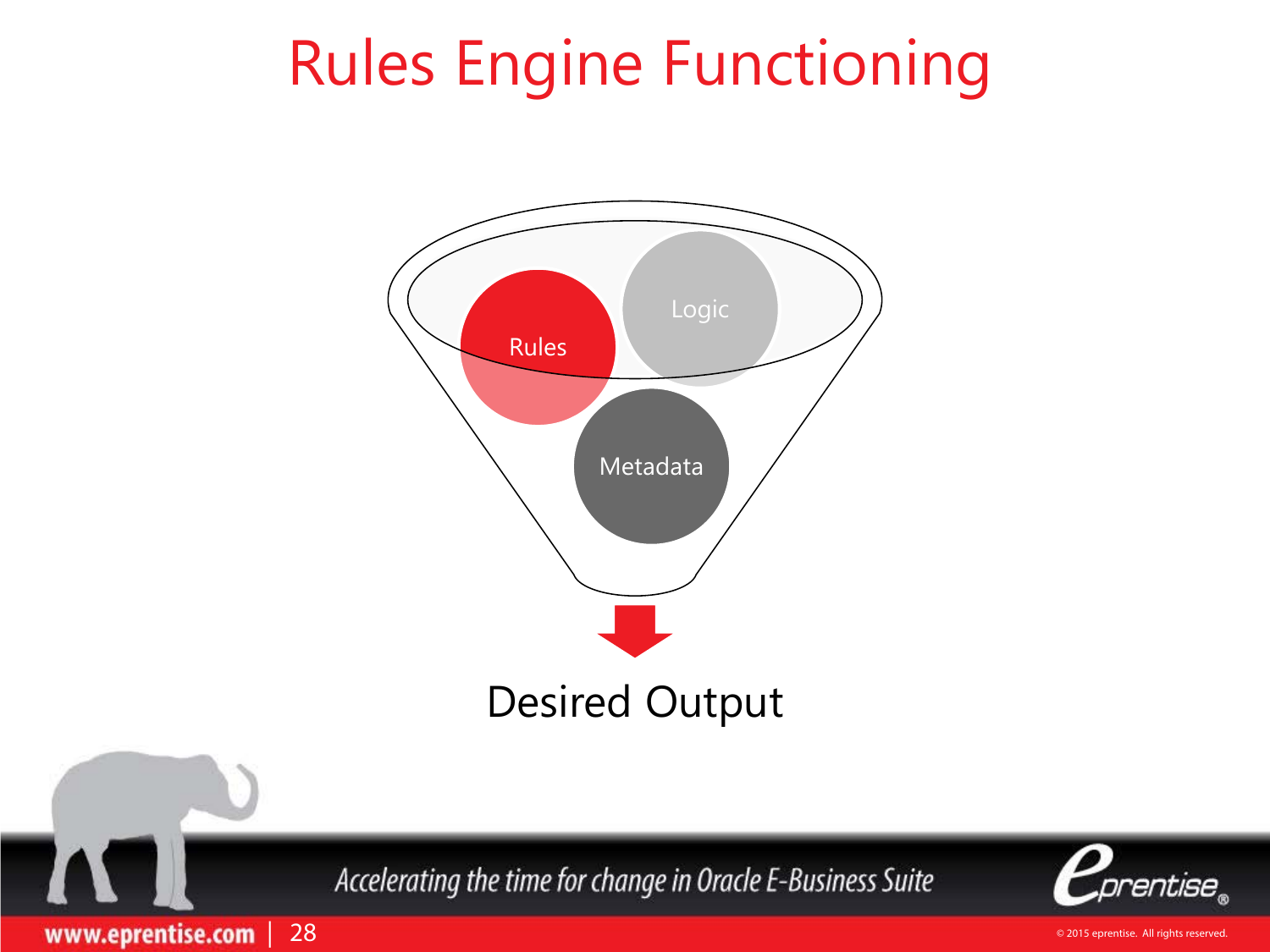### Rules Engine Components





www.eprentise.com | 29

J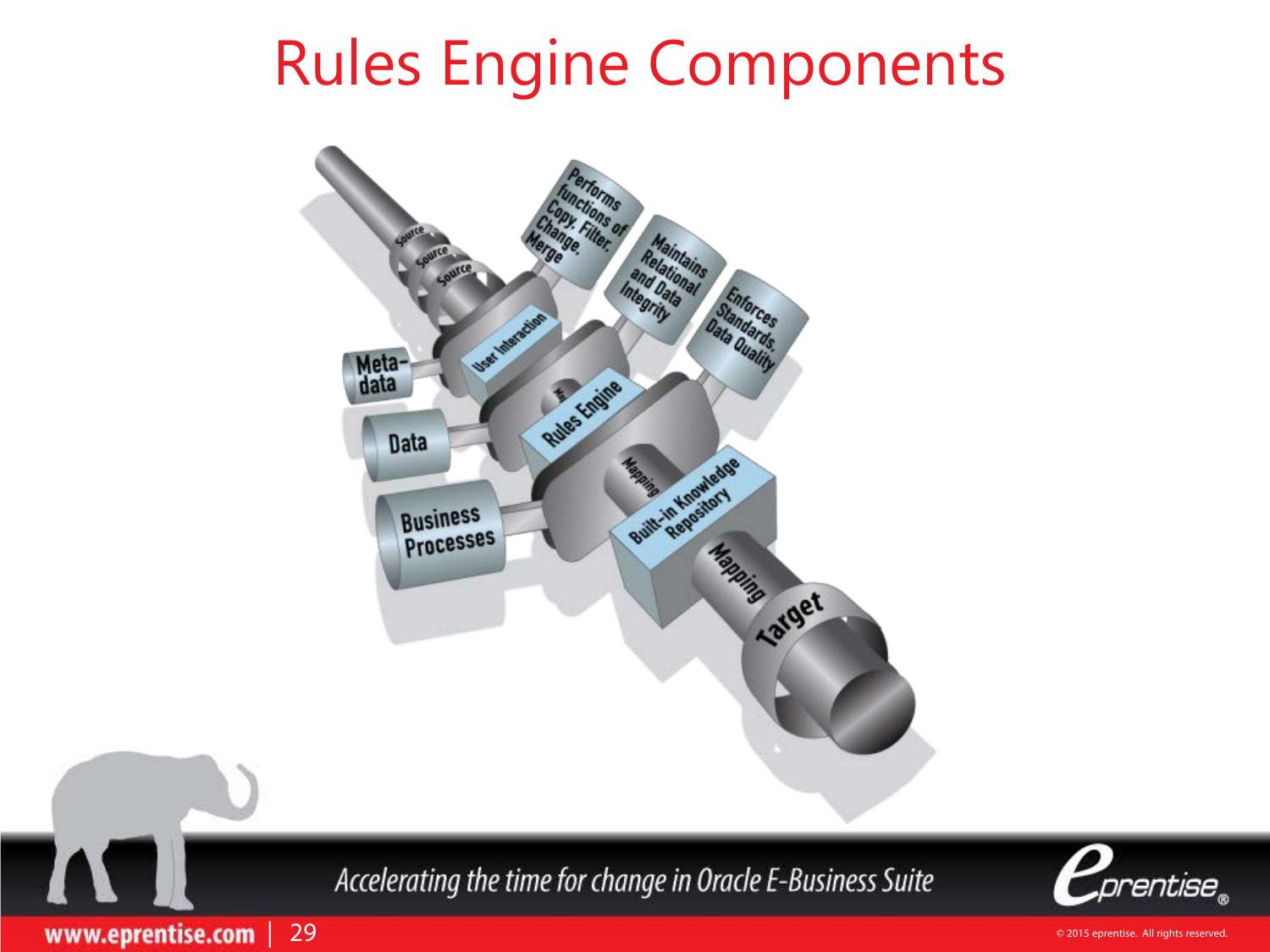### What Constitutes a Rules Engine?



prentise "

Accelerating the time for change in Oracle E-Business Suite

www.eprentise.com | 30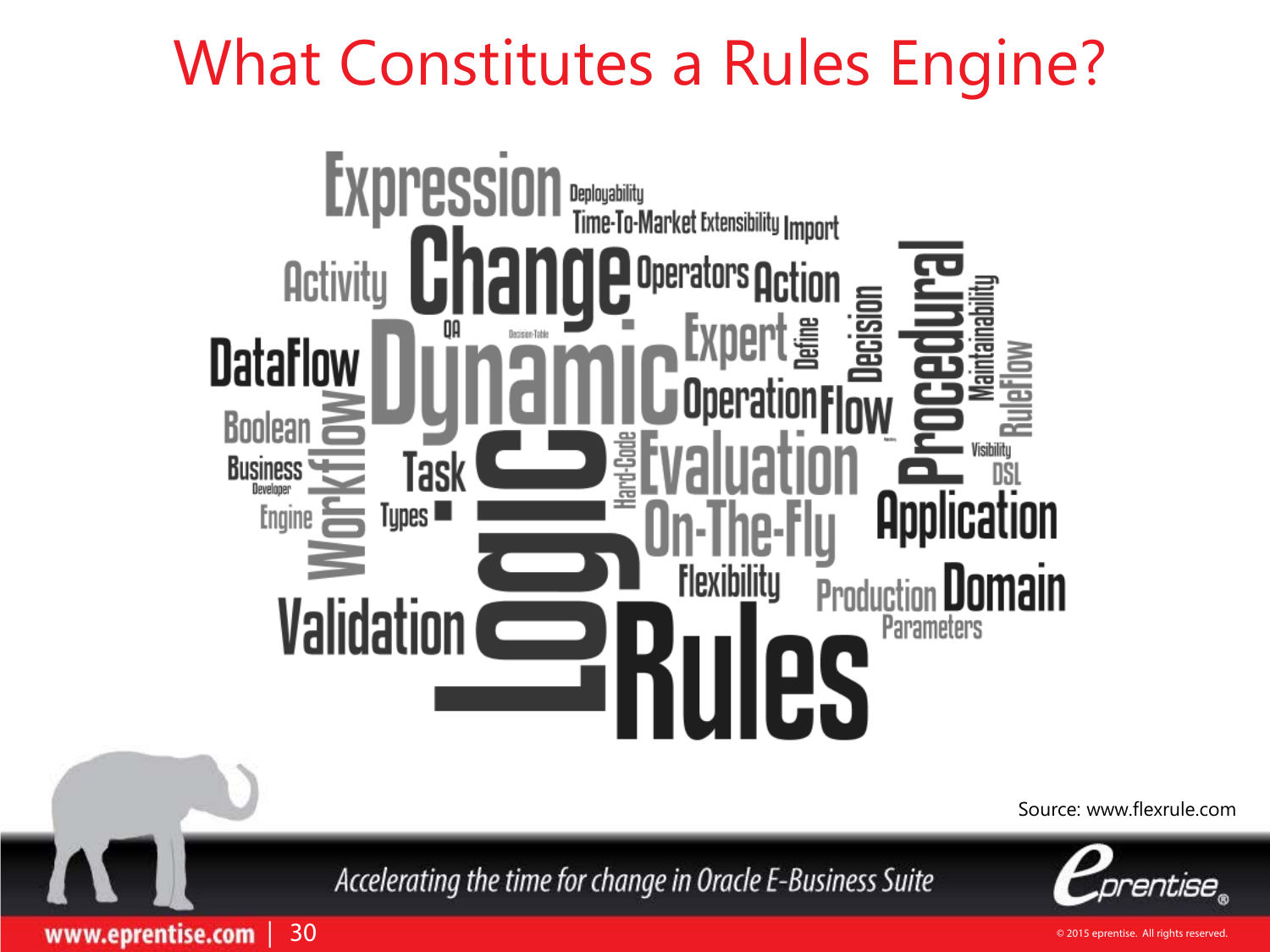### Rule Example – Entity Relations

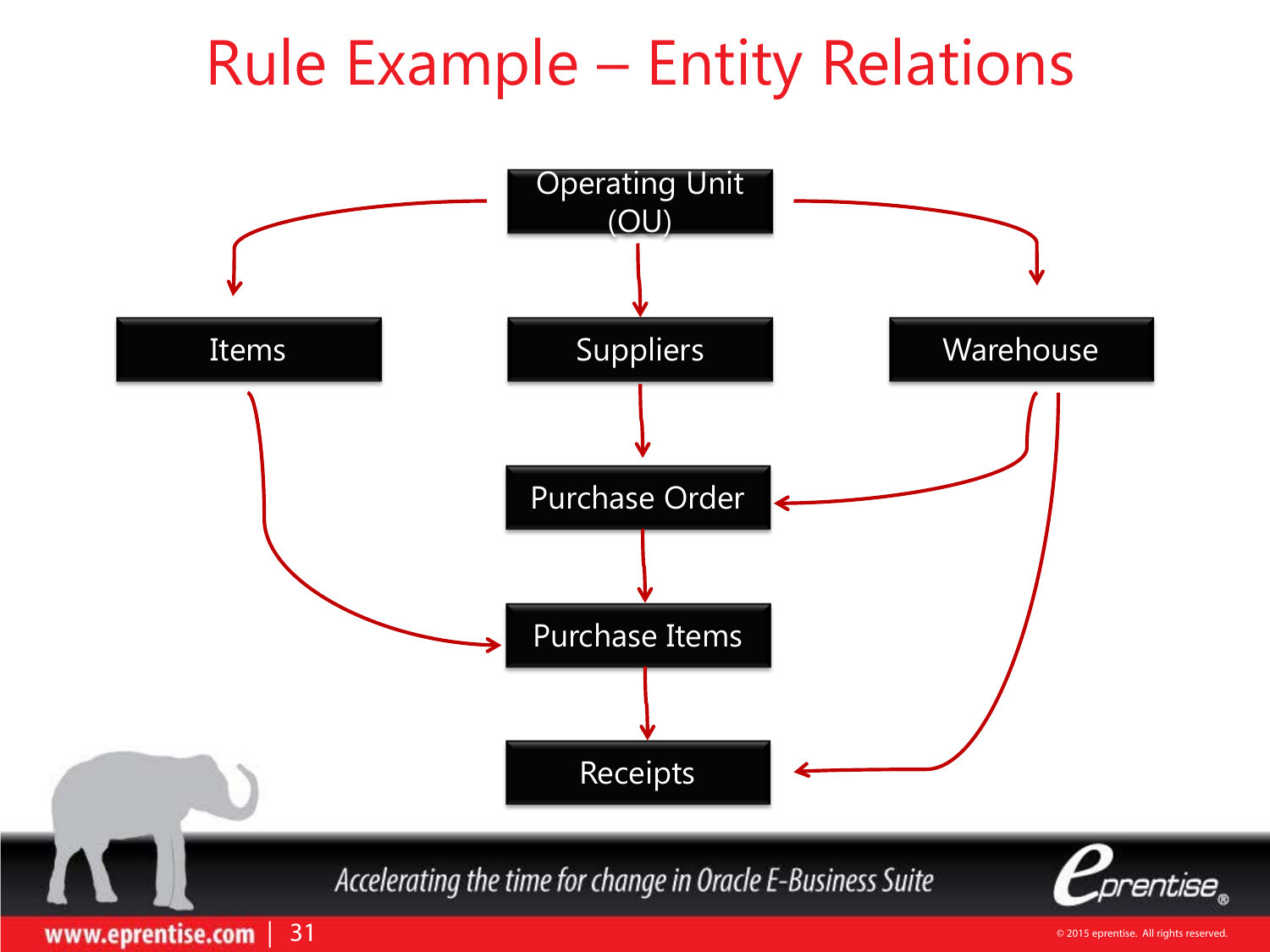### Rule Example – Divest Based on Items

![](_page_31_Figure_1.jpeg)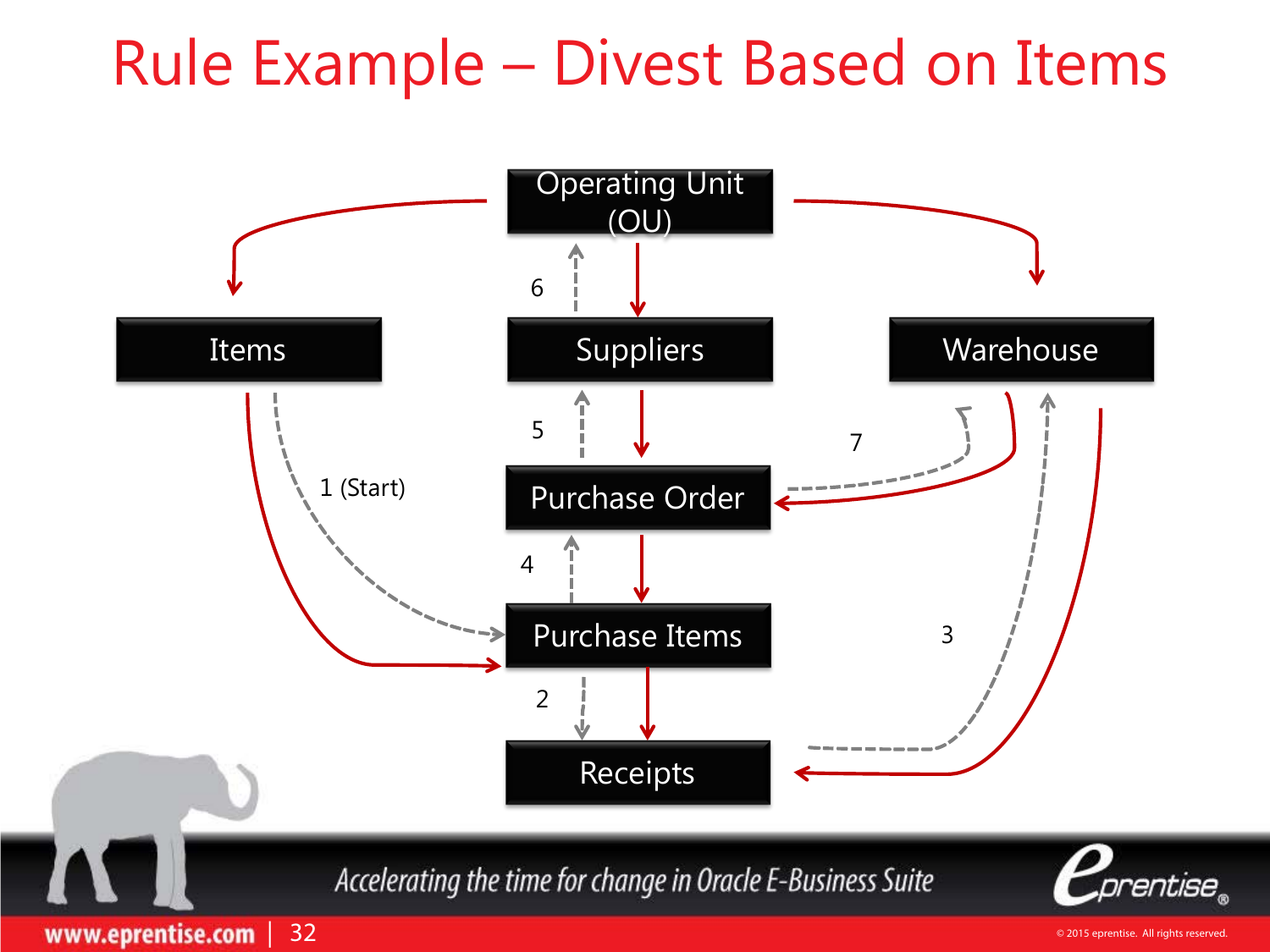### Rule Example – Divest Based on OU

![](_page_32_Figure_1.jpeg)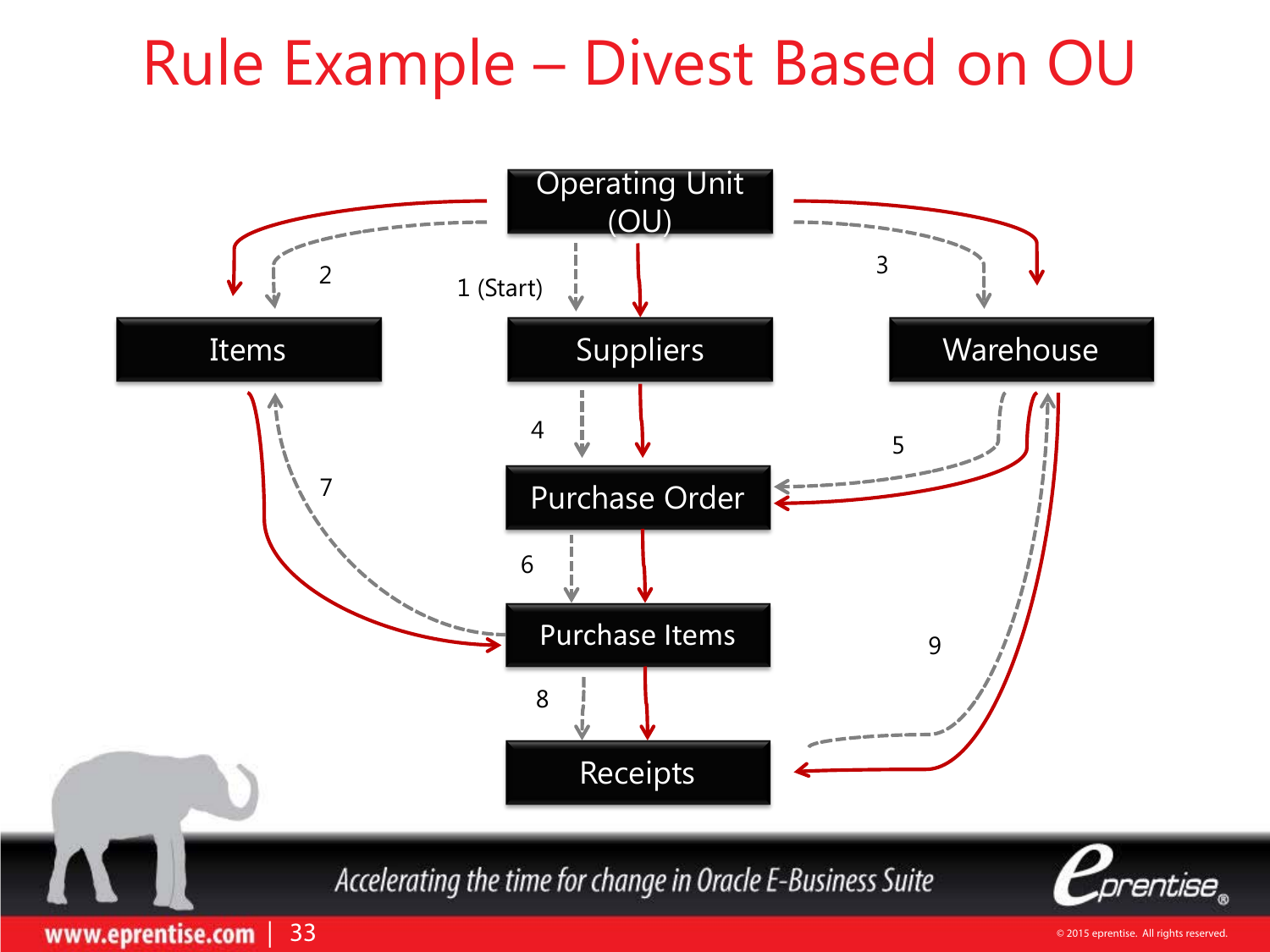### Rules – Flexibility to Travel Different Paths

#### Rule Example - Divest Based on Items

![](_page_33_Figure_2.jpeg)

#### Rule Example - Divest Based on OU

![](_page_33_Figure_4.jpeg)

![](_page_33_Picture_5.jpeg)

![](_page_33_Picture_6.jpeg)

www.eprentise.com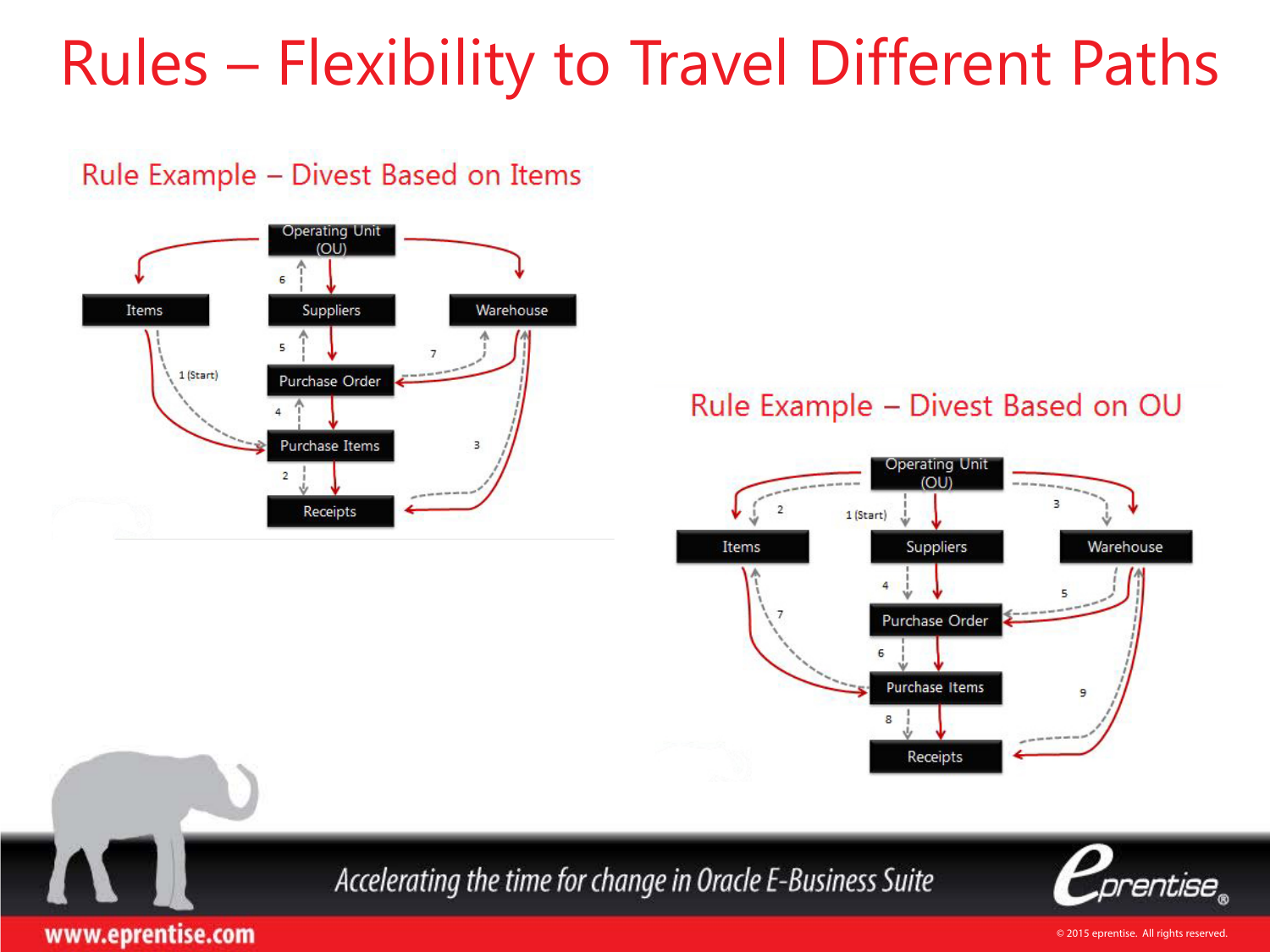## Prepare Early

- Determine the value of each area of the business
- Evaluate the strengths and weaknesses

| 35

www.eprentise.com

- Capitalize on the strengths that will provide the greatest value to a prospective buyer
- Begin to prepare a "due diligence" package for each part of the company
	- By product line, a region, a department, or a legal entity

![](_page_34_Picture_6.jpeg)

![](_page_34_Picture_7.jpeg)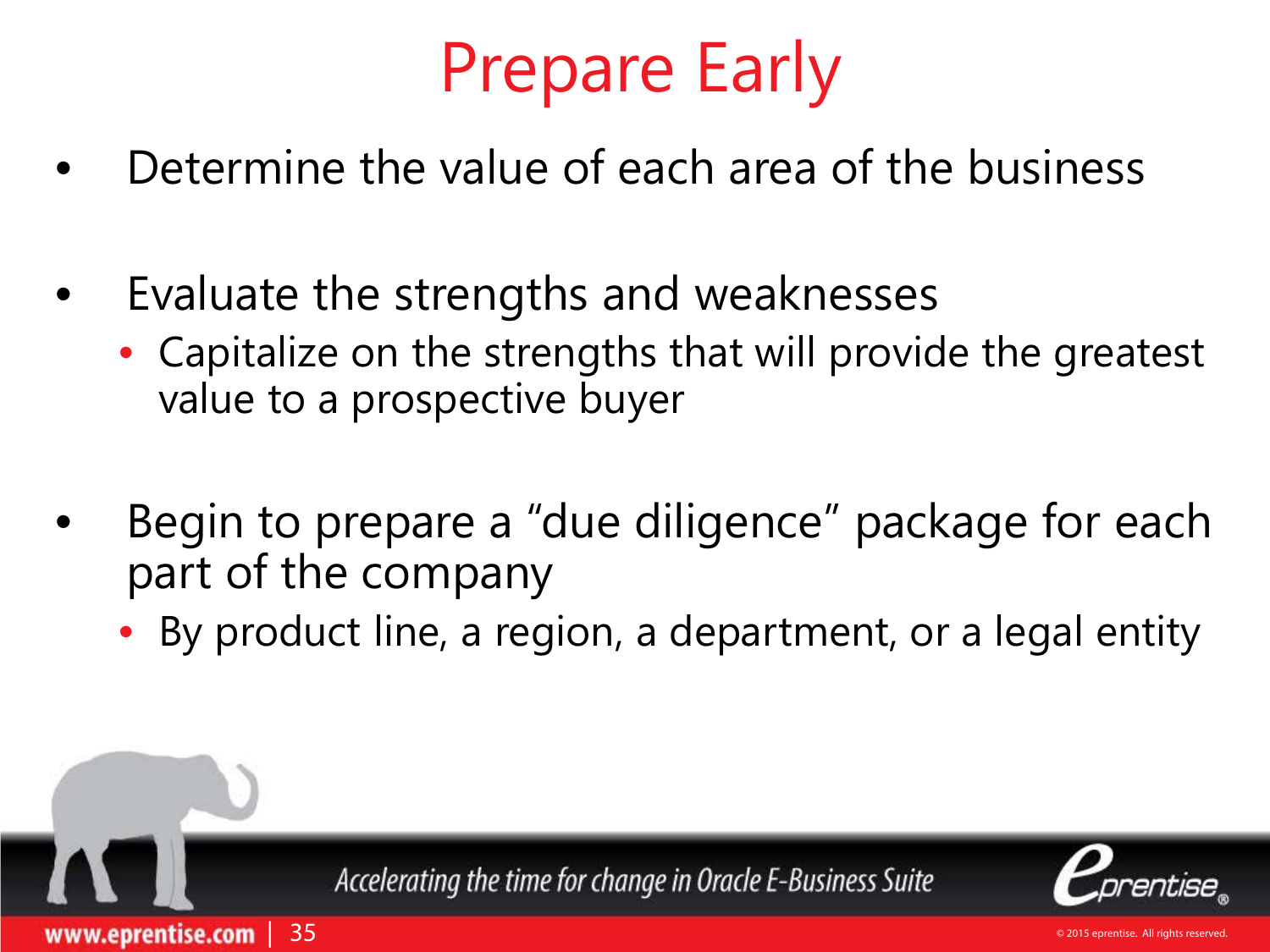## Prepare Early - Due Diligence Package

| <b>Mission Statement</b>                              | . Why you are doing what you are doing?<br>. How does that tie into a long-term vision for the entity?                                                                            |  |
|-------------------------------------------------------|-----------------------------------------------------------------------------------------------------------------------------------------------------------------------------------|--|
| <b>Value Proposition</b>                              | . What are the benefits, value, and ROI?<br>. Why would someone pay for this part of the business?<br>. What are the current assets of the business?                              |  |
| <b>Product or Service</b>                             | . What are you selling?<br>·How are you pricing it?                                                                                                                               |  |
| <b>Marketing and Sales</b><br><b>Strategy</b>         | . Who is your market? How do you reach them?<br>. Who are your current customers? Why do they buy from you?<br>. Who are your competitors?                                        |  |
| <b>Operations and Operating</b><br><b>Assumptions</b> | . What is the length of sales cycle, sales per month, revenue per sale, accounts<br>receivable timing, major suppliers and headcount?                                             |  |
| <b>Financial Projections</b>                          | . What is your five-year plan?                                                                                                                                                    |  |
| <b>Management Team</b>                                | . If you sell this part of the business, who will lead the charge?<br>. Do you have an experienced team in place that can develop a strategy and<br>execute toward that strategy? |  |

#### Accelerating the time for change in Oracle E-Business Suite

![](_page_35_Picture_3.jpeg)

www.eprentise.com | 36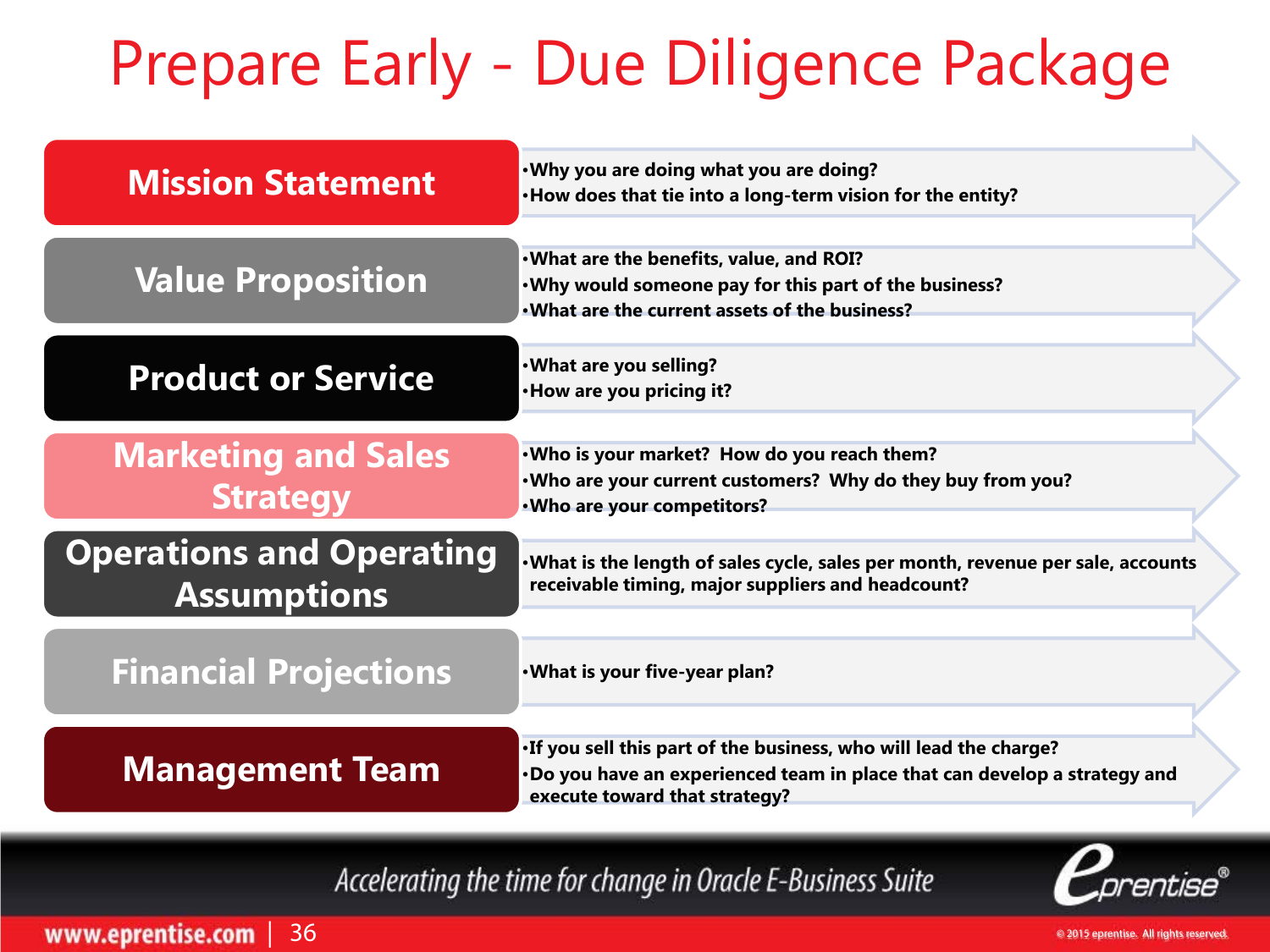### Create a Cross Functional Transition Team

Develop a plan and deliverables for the divestiture - work with multiple teams (business, legal, accounting, banking, IT and HR).

Work on a plan to have divested entity's own infrastructure, systems, human resources, financials and facilities to support operations. For systems, determine who gets what data and how open transactions will be handled.

**Transition** Team

Determine assets to be divided - fixed assets, financial assets, and intellectual property.

| 37

www.eprentise.com

Evaluate service contracts, leases, lines of credit, supplier contracts, license agreements and employment agreements for renegotiation.

Accelerating the time for change in Oracle E-Business Suite

![](_page_36_Picture_7.jpeg)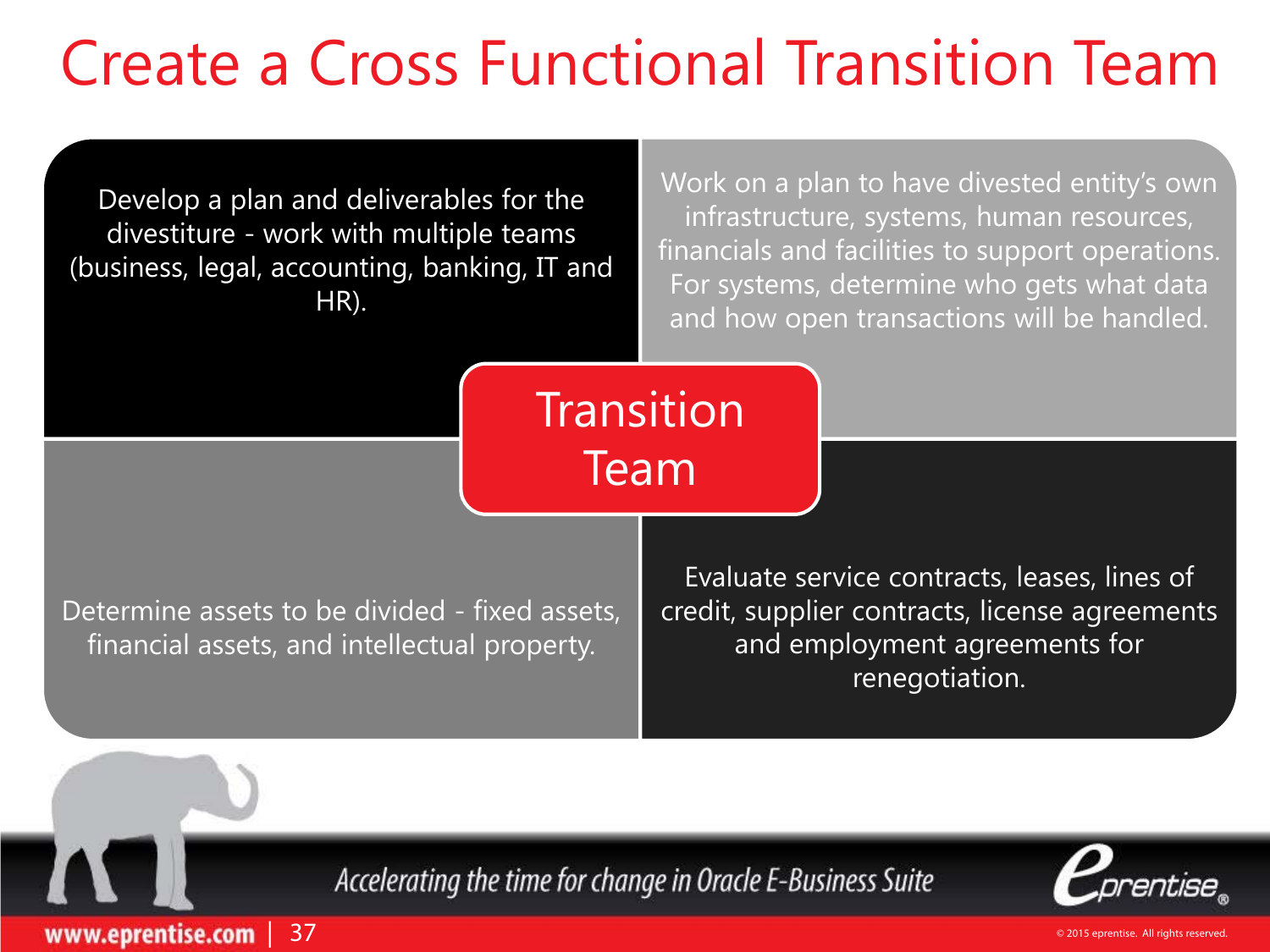### Focus on Core Processes

Revenue growth adds value and creates positive dynamics both internally and externally that can help retain customers and talented staff.

- 1. Give priority to customer-facing processes sales, support,<br>order management
- 2. Design processes to present a consistent face to the customer before and after the split
- 3. Create and staff interim processes to sustain the quality of products and services through the transition

| 38

www.eprentise.com

![](_page_37_Picture_6.jpeg)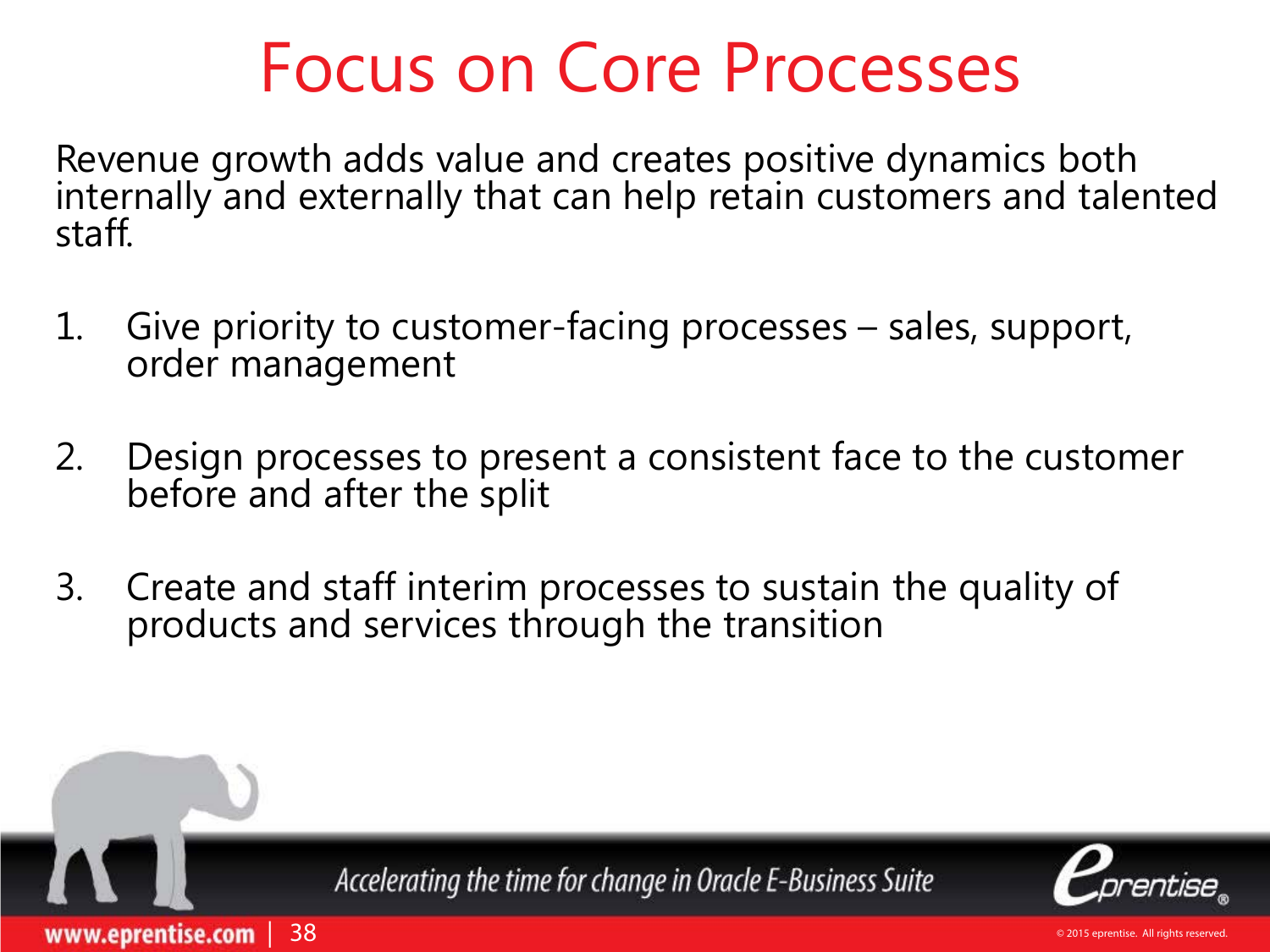## Post-Sale Planning

### **It's not over when the sale is complete!**

- Carefully manage the divested companies until both companies achieve independent stability
- Manage both companies carefully to-
	- Minimize disturbance in operations
	- Continue without significant interruptions
	- Capitalize on creativity

| 39

www.eprentise.com

• Maintain excitement of building new business

Accelerating the time for change in Oracle E-Business Suite

![](_page_38_Picture_9.jpeg)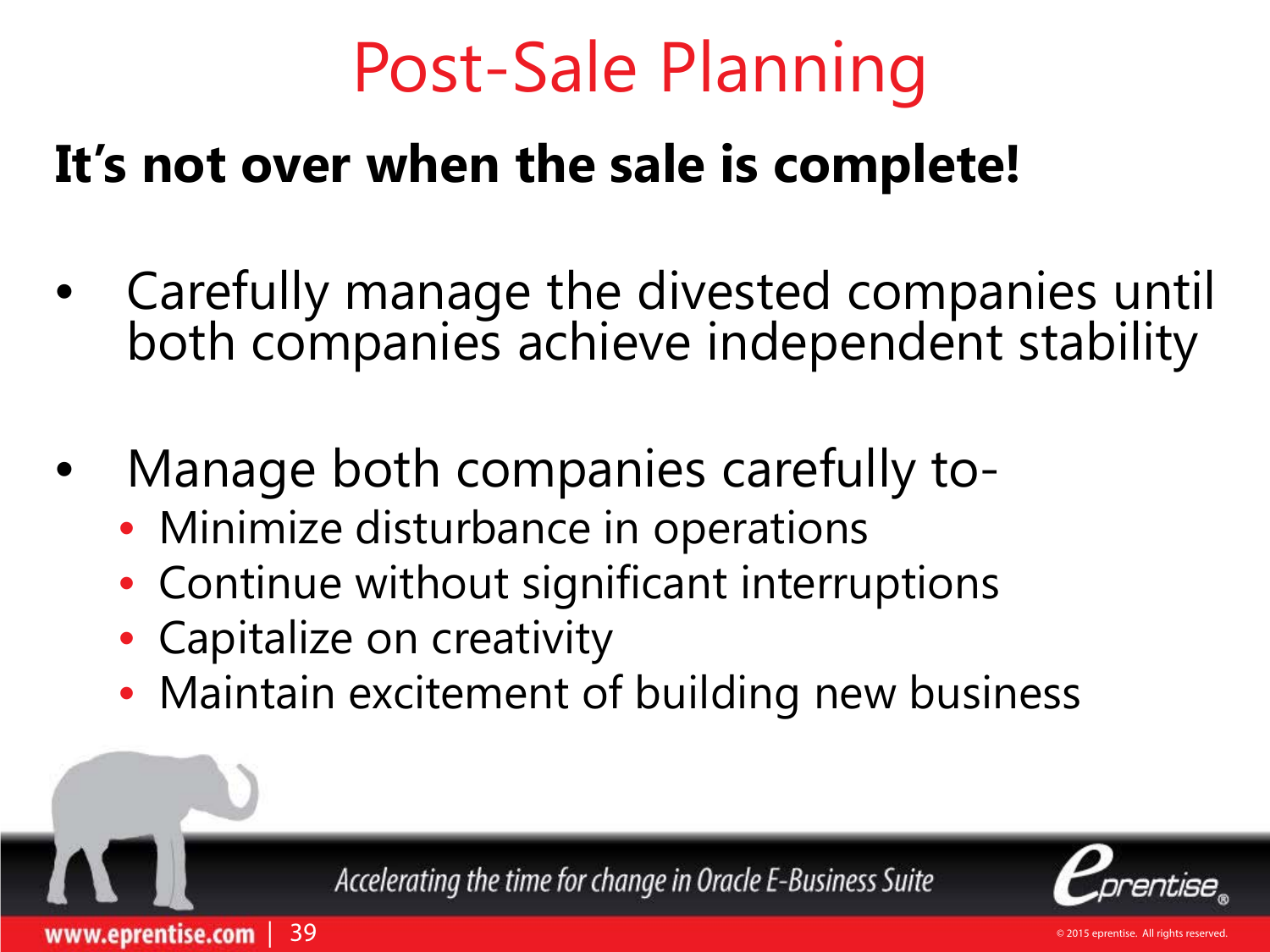## Poll Question

Accelerating the time for change in Oracle E-Business Suite

| 40

www.eprentise.com

![](_page_39_Picture_2.jpeg)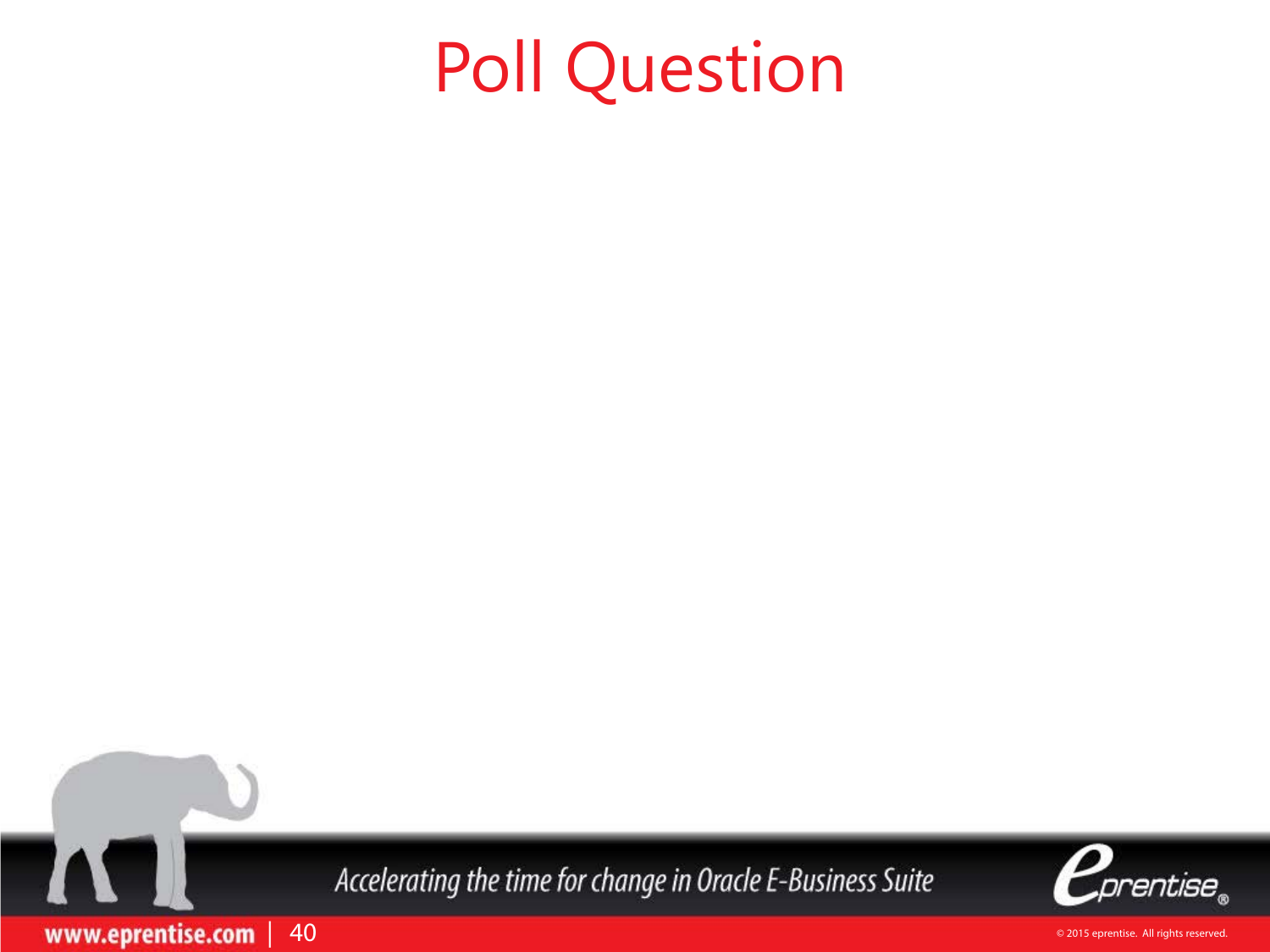## Conclusion

- Clear objectives should be defined
- Planning is the key to success
- Collaboration between business & IT
- Clear understanding of seller's as well as buyer's requirements
- Make technology work for you

| 41

www.eprentise.com

- Use a tool that can guarantee success within the required timeline
- Rules-based divestiture is easy to manage

![](_page_40_Picture_8.jpeg)

![](_page_40_Picture_9.jpeg)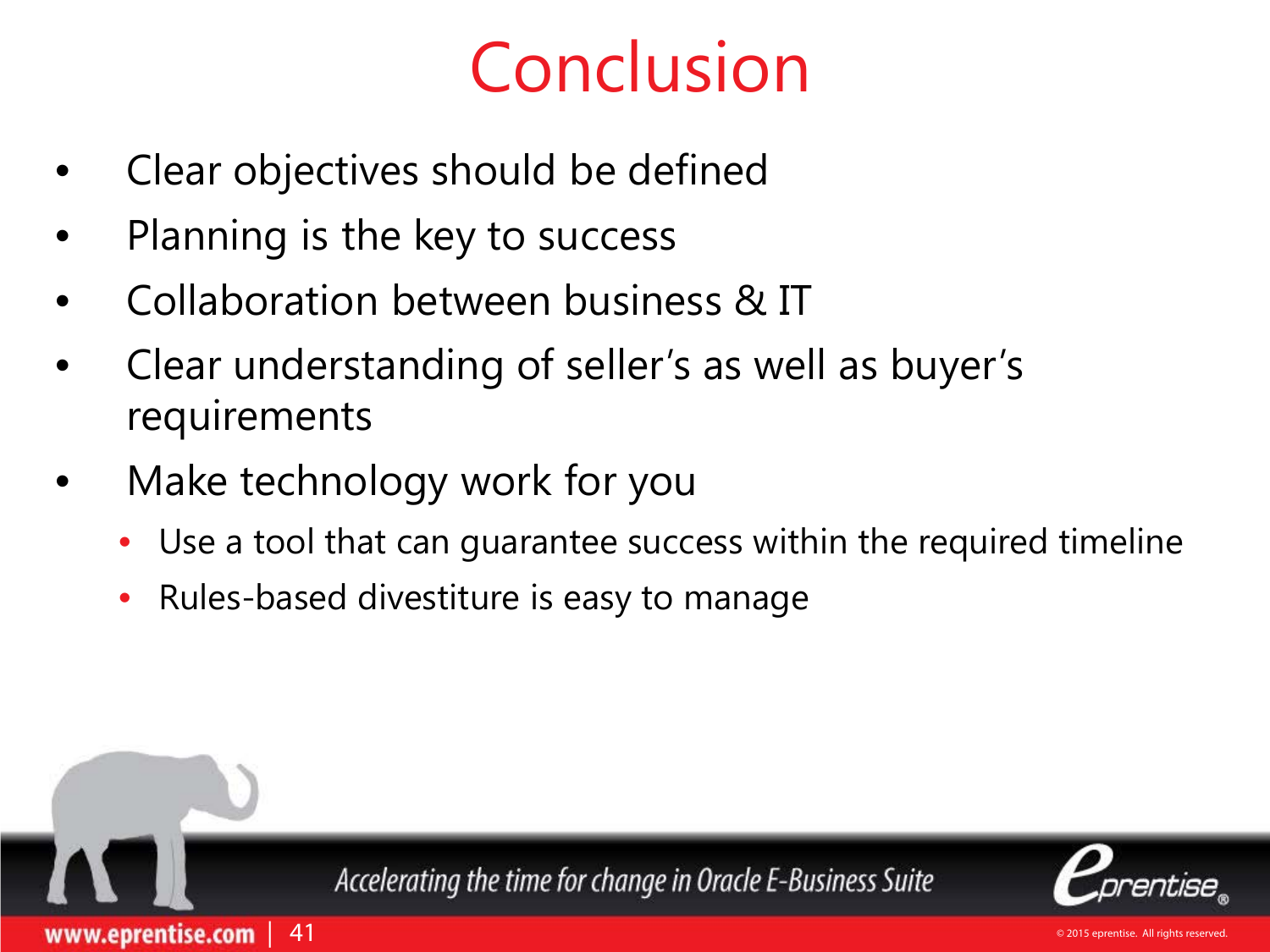### **Questions?**

Accelerating the time for change in Oracle E-Business Suite

![](_page_41_Picture_2.jpeg)

www.eprentise.com | 42

I